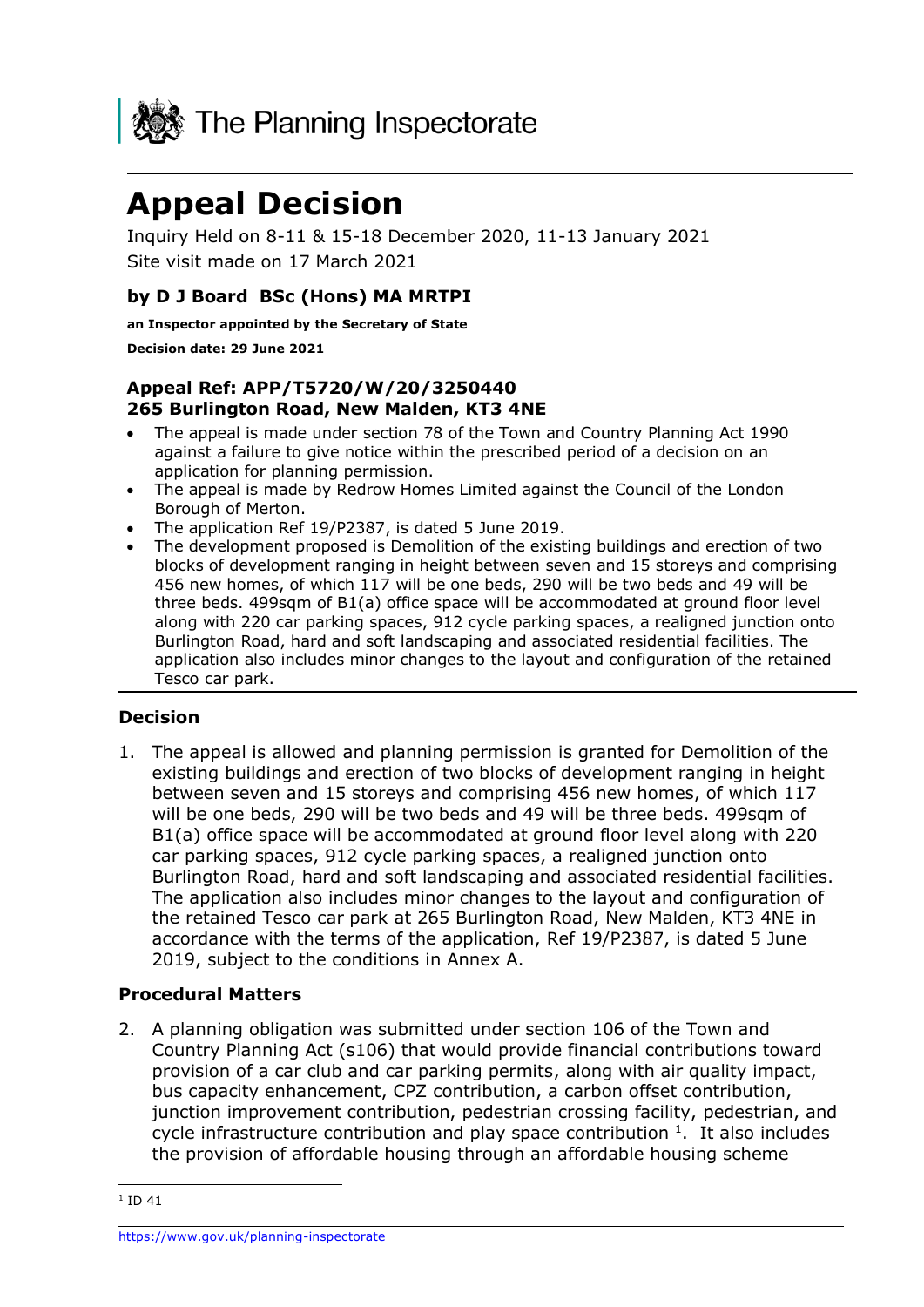- 3. Statements of Common Ground (SoCG)<sup>2</sup> were agreed between the Council and the Appellant. The West Barnes Residents Association (WBRA) were not party to these and had Rule 6 (R6) Status at the inquiry.
- 4. The London Borough of Merton's New Local Plan (NLP) Stage 2 Consultation<sup>3</sup> has not yet been examined and found sound. As such the weight to be attached to its policies is limited. I have considered the appeal on this basis.
- 5. Following the close of the inquiry the London Plan 2021 (LP) was adopted. At the inquiry I was provided with information from both the London Plan 2016 and the Intend to Publish version which was ultimately adopted. The parties were asked for their confirmation that they were satisfied that the decision could proceed based on the evidence heard at the inquiry on both documents. They responded that the pertinent issues were covered at the inquiry. I have proceeded on that basis. The main parties agreed the description of development that I have used in my decision.

#### **Main Issues**

- 6. As set out above, this appeal is against the failure of the Council to determine the planning application. There is not, therefore, a formal decision of the Council. The evidence<sup>4</sup> makes it clear that, had it been in a position to determine the planning application, the Council would have refused planning permission for the scheme. The statement of case identifies two putative reasons<sup>5</sup>.
- 7. Accordingly, the main issues in this case relate to:
	- The effect of the scheme on character and appearance of the area;
	- Whether the appeal scheme would make appropriate provision for parking; and
	- Whether the Council is able to demonstrate a five-year supply of deliverable housing sites sufficient to meet assessed housing need and the implications of this in terms of national and local planning policy.

## **Reasons**

#### *Character and Appearance*

- 8. The Site is bordered by Burlington Road (B282) along the eastern boundary with the railway line and level crossing beyond. The Tesco superstore is located to the west with the A3 motorway beyond. The Pyl Brook and Raynes Park High School are to the north and a predominantly residential area with some small convenience retailing services to the south.
- 9. It is common ground that the  $NLP<sup>6</sup>$  (allocation RP3) proposes comprehensive re development to re provide the supermarket and to optimise the remainder of the site for new homes, landscaping and access. The appeal site sits within the wider RP3 allocation<sup>7</sup>. The area that would form the appeal site currently

<sup>2</sup> CD 5.3, CD 5.6, CD, 5.7, CD 5.16

<sup>3</sup> Draft October 2018 CD 3.3

<sup>4</sup> CD 5.2 Council's Statement of Case

<sup>5</sup> Paragraph 1.4 CD 5.2

<sup>6</sup> CD 3.3

<sup>7</sup> CD 8.1 Page 17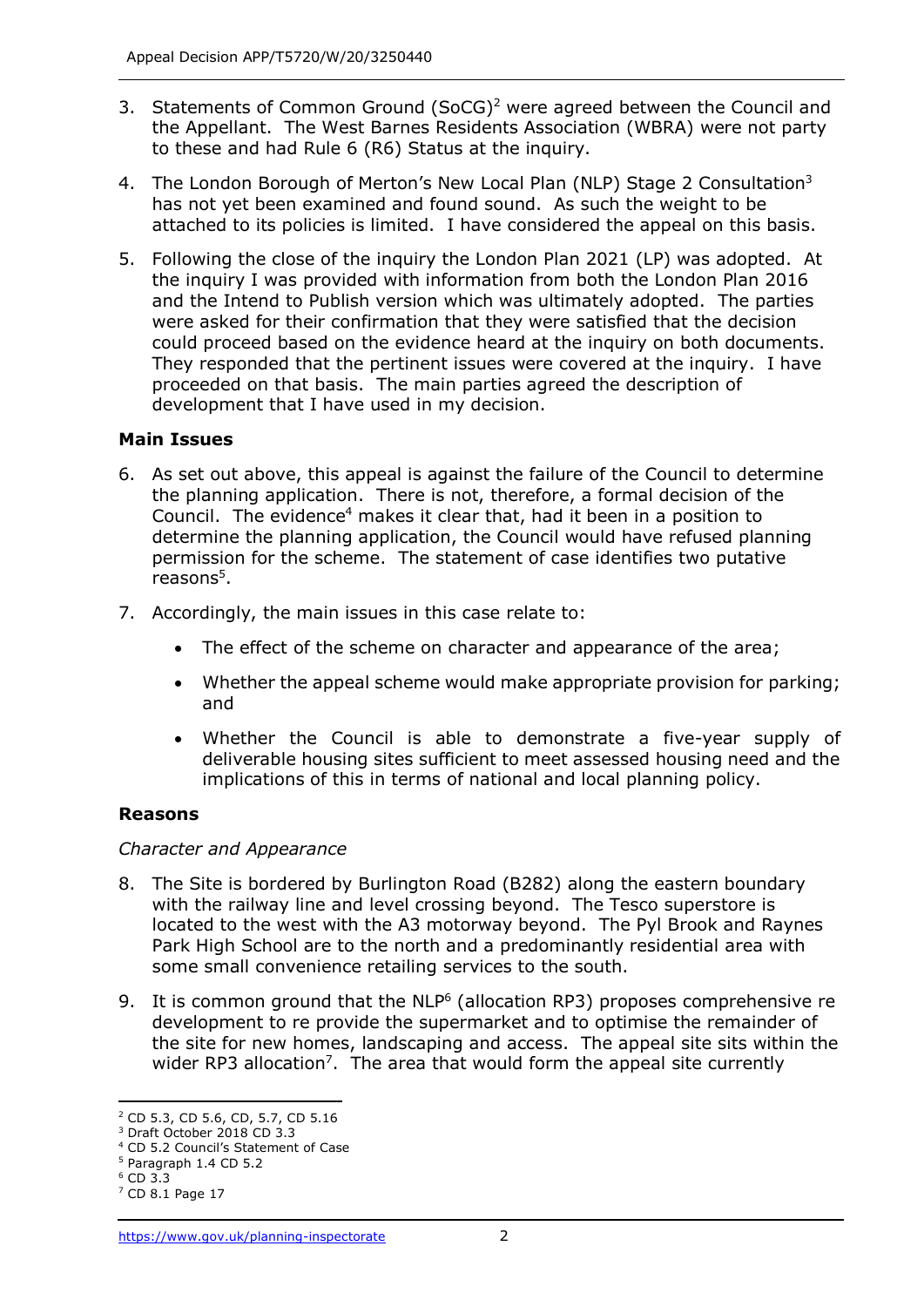contains a vacant commercial building and car parking used in association with the adjacent Tesco store. The scheme would lead to changes to the layout and configuration<sup>8</sup> of the retained car park area for Tesco, with 577 car parking spaces retained. There is no dispute that the existing buildings on the site are in a poor condition and have a poor relationship to the street. Furthermore, the Council accept that the existing townscape is poor and that regeneration of the site is accepted in principle, reflecting the spirit of the draft allocation<sup>9</sup>.

- 10. The scheme would be comprised of seven buildings. The buildings on the Burlington Road frontage would range in height from 6 to 8 stories above podium and therefore 7-9 overall, stepping up to the rear of the appeal site to between 8 to 15 stories in height including the podium. The design approach was explained at the inquiry as being to locate the taller elements of the scheme where there would be an interface with the future development area. In addition to this steps have been placed in the elevations and, alongside window patterns, have been used to articulate the buildings. The building heights have been developed to produce a variation in height and roof scape across the scheme.
- 11. The scheme would be focussed around residential blocks. Internal courtyards would be provided at podium level and car parking would be at ground floor level. The plans show that at ground floor level commercial units would be provided along the Burlington Road frontage. Block A is described as forming a square internal courtyard and the dwellings would all be apartments. Block B is described as being triangular shape. The three buildings that create this block would also create an internal courtyard for the new apartments. In both blocks the plans show that the apartments would be a mix of 1 bed, 2 bed and 3 bed.
- 12. The design of the scheme is described as taking inspiration from the Printworks of Bradbury Wilkinson & Co. Ltd<sup>10</sup> with various architectural elements being distilled and used in the building design. In terms of material finish the main envelope would have contrasting external and internal brickwork. The colour of the brickwork on the external face of the buildings, which address the street, has been carefully selected to reference the industrial past of the site, as well as the neighbouring buildings to the south of the site along the edge of Burlington Road. The interior face of the buildings would be contrasting in silver grey brickwork. The aim is to create a light and welcoming space. A further level of detail would see colour introduced to the elevations across the building groups.
- 13. A zip-toothed brickwork detail would be applied to window reveals in the grey brick and subtle reference would also be included at the outside edges of the buildings where the principle two colours of brick intersect to form a continuous contrasting detail between the red and silver grey brick. The window proportions and internal divisions also seek to reference the previous industrial heritage of the site, similar in aesthetic style to steel crittal fenestration, but in double glazing. Three balcony designs have been utilised around the buildings to provide contrasting architectural styles while maintaining a strong correlation with the overall design concept. The Design and Access Statement

<sup>8</sup> CD 8.1 These are listed in detail at 1.5, page 13

<sup>9</sup> CD 3.3

 $10$  CD 8.1 section 6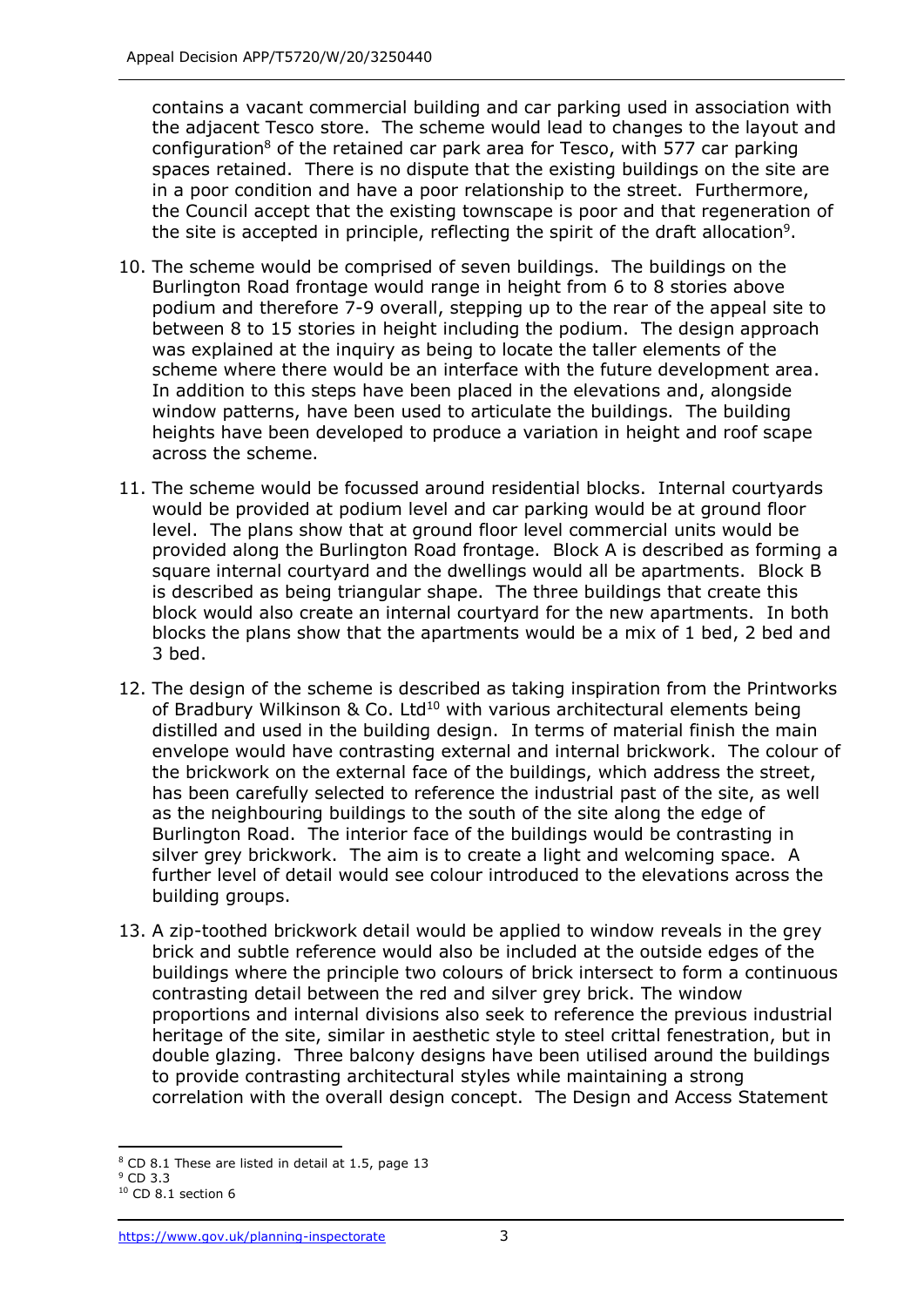(DAS) is well justified and worked through with clear principles that explain the scheme and how it has evolved.

- 14. The Appellant has submitted a Townscape and Visual Appraisal  $(TVA)^{11}$ . This shows the location of the site within the Shannon Corner Townscape Area which contains medium to large building footprints, extensive areas of parking and industrial scale buildings. The West Barnes TCA is identified as having a medium townscape value and has a typical suburban residential development pattern. The appeal site is located at the interface of these two areas albeit it is actually within Shannon Corner. The Shannon Corner TCA is described as being of 'very low townscape value with considerable potential for enhancement<sup>'12</sup>. I have considered the impact of the bulk, overall proportions and appearance of the scheme from a series of eight viewpoints (VP). These are set out in the TVA<sup>13</sup>.
- 15. VP1 is from within the car park area of the existing Tesco store. The existing view is dominated by the car park and represents a functional area associated with the Tesco store. A substantial amount of the appeal scheme would be visible from the VP. The TVA points out that there would be visual enclosure to the car park area. Indeed, longer term a proportion of this area within this VP would be in the wider area covered by the draft allocation. Nevertheless, considering the appeal scheme itself the degree of change would be high. That said the scale of the buildings would be broken down through the use of stepping of the built form, articulation, detailing of the elevations and use of a distinctive roof scape. The building would be taller and more visually prominent than existing but it would be well designed and good quality. As such it would not represent a harmful change to the view.
- 16. Looking along Burlington Road, VP2, the current view of two storey buildings in the foreground and forecourt parking would be replaced by a much taller set of buildings and within VP2 the upper floors of the scheme would be visible above the existing buildings on the Burlington Road frontage. The heights would be variable as the buildings step up from Burlington Road. The view would be broken down by the material finish, window detailing and use of balconies. Therefore, whilst it would appear taller it would not appear overbearing. In the context of the street scene it would be a marked change but I do not consider it would be harmful.
- 17. In VP3 the existing view contains three and four storey apartments as well as two storey houses. The change would introduce seven to nine storey buildings on the frontage and they would be seen together with the existing flatted development. In this regard the degree of change would be high but it would be contextual therefore I do not consider that it would be harmful or out of place.
- 18. VP4 would be further from the site and on Claremont Avenue. The site currently not visible from this VP. The view is described as being contained by two storey properties. The upper floors of the scheme would be visible in longer views above the roof of the existing buildings. The relative levels and the variation in height and massing would serve to limit the impact of the presence of the new buildings. As such the appeal scheme would result in a

<sup>11</sup> CD 8.2 and CD 8.3

<sup>&</sup>lt;sup>12</sup> Proof of Evidence of Mr Nowell 2.3.3

<sup>13</sup> CD 8.2 & 8.3 page 22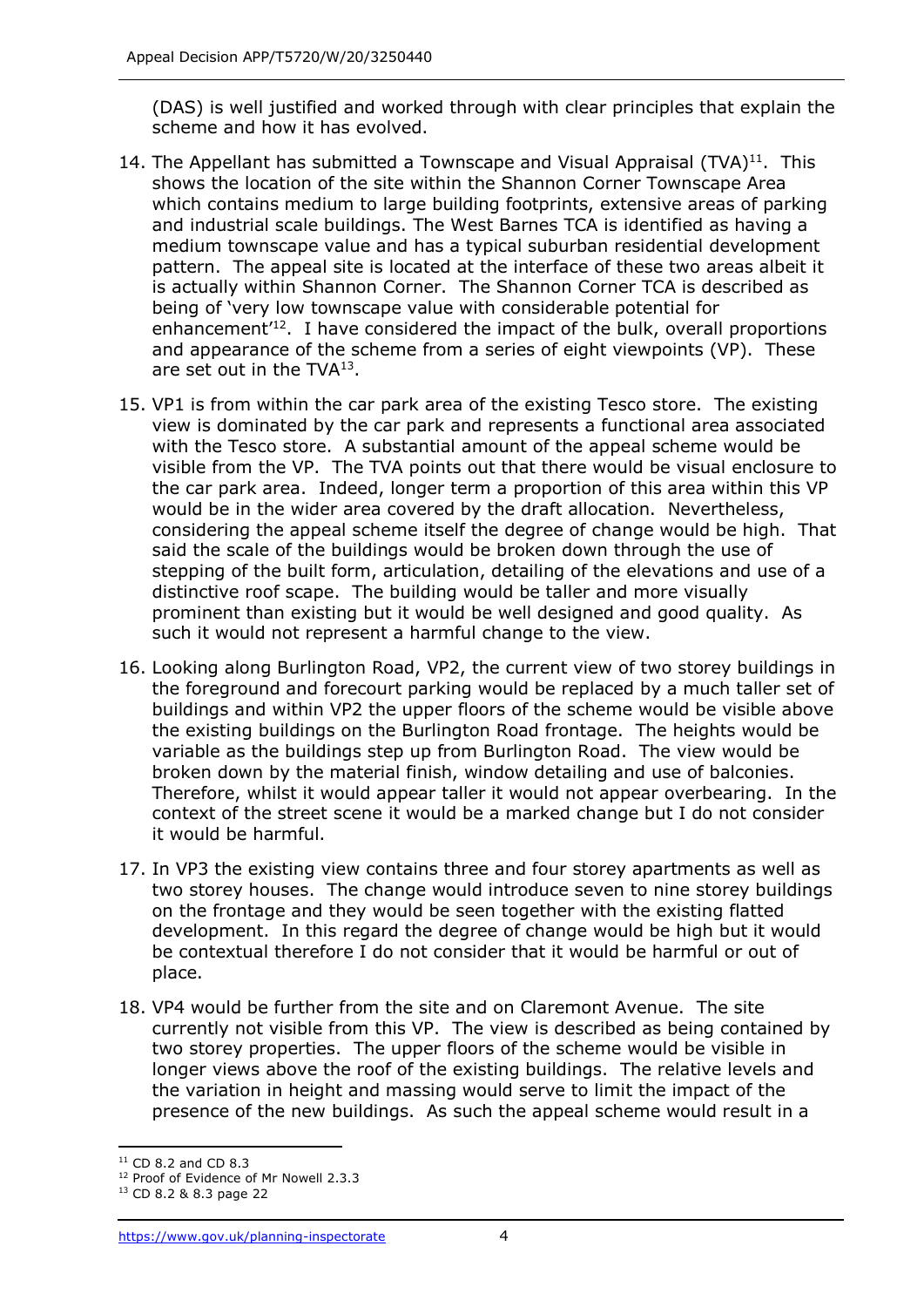medium magnitude of change. This view would be at distance from the site and therefore would have a minor adverse impact.

- 19. Many of the areas around the Shannon Corner Townscape area contain straight roads which offer long views of the skyline in the locality. Within the TVA the view from Linkway is given as an example and the Council's design witness also provides this example<sup>14</sup>. Linkway is described as being a typical street with uninterrupted semi detached dwellings. VP5 is taken from West Barnes Lane/Linkway junction where the local townscape is represented by a terrace of two storey 'railway cottages'. The junction also contains a pedestrian bridge and level crossing. The scheme would introduce much taller buildings that would be visible above the frontage buildings. They would form a taller frontage to Burlington Road when compared to the existing situation. The TVA refers to street trees being put in place. However, in reality this would not mitigate the scale of the scheme. The buildings that would be visible would have varying heights and roofscape. The façade would be articulated and therefore, whilst there would be a change, it would not be harmful.
- 20. The site is not currently visible from VP6. If the scheme is built then as with other VPs the upper stories of the buildings would be visible above the roofs of many of the houses. The TVA describes the impact on this VP as minor adverse which I consider to be fair.
- 21. VP7 is a linear view and along West Barnes Lane. The existing street scene has a variety of buildings and lacks a coherent character of built form. The upper stories of the new buildings as well as the step change in height would be apparent when approaching along West Barnes Lane. The buildings would be viewed together with Albany House and enclose the street scene. They would be taller than existing but due to the detailed design approach would not appear jarring within the townscape.
- 22. From VP8 the site is not currently visible and this VP is at a distance. Therefore, it is likely that only the tallest buildings would be visible. Overall they would sit within the wider urban area and as a result the impact would be low.
- 23. In terms of existing building heights DAS<sup>15</sup> acknowledges that the wider context is mainly development less than three stories. This is also referred to within the proof of evidence of the  $R6^{16}$ . Indeed, the scale and massing are described as being generally characterised by the terraced house. Closer or more immediate to the site there is a greater range of height, scale, bulk and massing. There is a clear change from a mainly residential to a mixed use character. As demonstrated by Figure 14 of the TVA and the analysis of the TCAs, Burlington Road itself physically marks a change and the area to the west, which includes the appeal site does not display a cohesive or homogenous character. In addition, more recent schemes that have been built out, such as Albany House, apartment blocks on Burlington Road and Malden Court, have marked a change to both the scale of buildings and character along Burlington Road. For these reasons I do not think that it would be fair to describe the appeal site as being within a wholly suburban area or a cohesive and homogenous environment.

<sup>&</sup>lt;sup>14</sup> Figure 2.4 and 2.5 Mr Nowell Proof of Evidence

 $15$  CD 8.1 2.5.1

 $16$  CD 5.4 page 16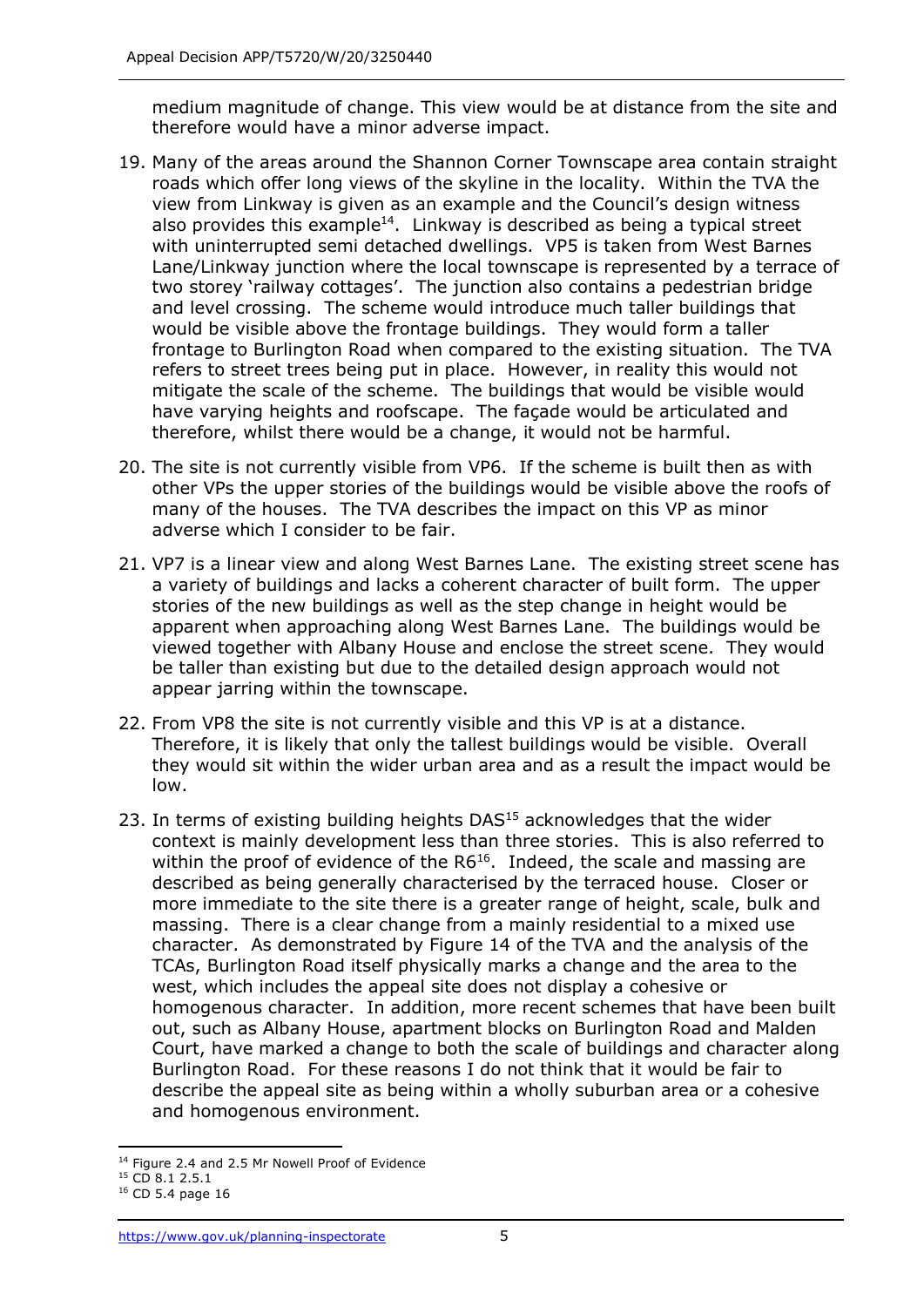- 24. The scale of the buildings that would form an edge to Burlington Road would be 7 to 9 stories in height. The premise for the scale of the various building is that those at the front would address the existing residential buildings on Burlington Road, such as Albany House which is described by Mr Pullan as having a maximum height of 5 stories. The scale of the frontage buildings, whilst greater than the two storey houses, would be reflective of schemes that have been recently built on Burlington Road. In this context, read as frontage buildings within a mixed use area, I do not consider that the scale would appear out of place.
- 25. An increase in height towards the centre of what would eventually be the wider allocation would place the taller buildings in a position where they would address the public park when the wider site is developed. The step up to 15 stories would represent a more significant departure from the scale of buildings currently evident along Burlington Road. In particular consideration must turn to whether it is justified in this location and if it is whether the design approach, layout and quality of materials create a scheme that is well designed and would not harm the character and appearance of the area. In addition to the VP in assessing whether this would be the case there are a number of specific matters addressed at the inquiry which would be functional and visual. I address these in turn.
- 26. The Council and R6 are concerned that the appeal scheme would effectively lead to retro fitting of a masterplan. The concept of a wider masterplan is addressed in the  $DAS<sup>17</sup>$  and seeks to consider the Council's ambition for site wide development and demonstrate how the appeal scheme would fit into this. The Council's draft allocation refers to comprehensive redevelopment of the site. However, there is some debate about when and how the Appellant's scheme has given consideration to the future development of the site. The draft allocation seeks retention of the supermarket and to optimise the remainder of the site. As such the scheme should accord with this objective. More specifically issues were raised regarding the location of the public park, whether the masterplan has been daylight or sunlight assessed and that the Appellant proposes changes to the scheme frontage with the Tesco car park at a later date.
- 27. The masterplan provided in the DAS has not been sunlight/daylight tested and this is not specified as a requirement within the draft allocation. Moreover, the appeal scheme as presented would not lead to loss of daylight/sunlight to existing uses nearby<sup>18</sup>. Furthermore, in this case, it would not prevent the future re provision of the supermarket or further development on other parts of the site as expressed in RP3. I have not been provided with any policy justification or evidence from the Council that would suggest that the absence of such an assessment would be a reason to refuse the scheme.
- 28. There is no dispute that the views of the Design Review Panel (DRP) were advisory and represented the views of one of a number of consultees<sup>19</sup>. There was also agreement that it is not mandatory for a developer to return a scheme to the DRP following feedback and in this case whilst the outcome was 'red' it is clear that the Appellant sought to address the comments in discussion with Council officers. Furthermore, the DAS specifically addresses the issues

<sup>17</sup> CD 8.1, 4.1 page 44

<sup>&</sup>lt;sup>18</sup> See para 69/70 reference to Raynes Park High School

<sup>&</sup>lt;sup>19</sup> ID23 Supplementary Statement of Common Ground Design Review Panel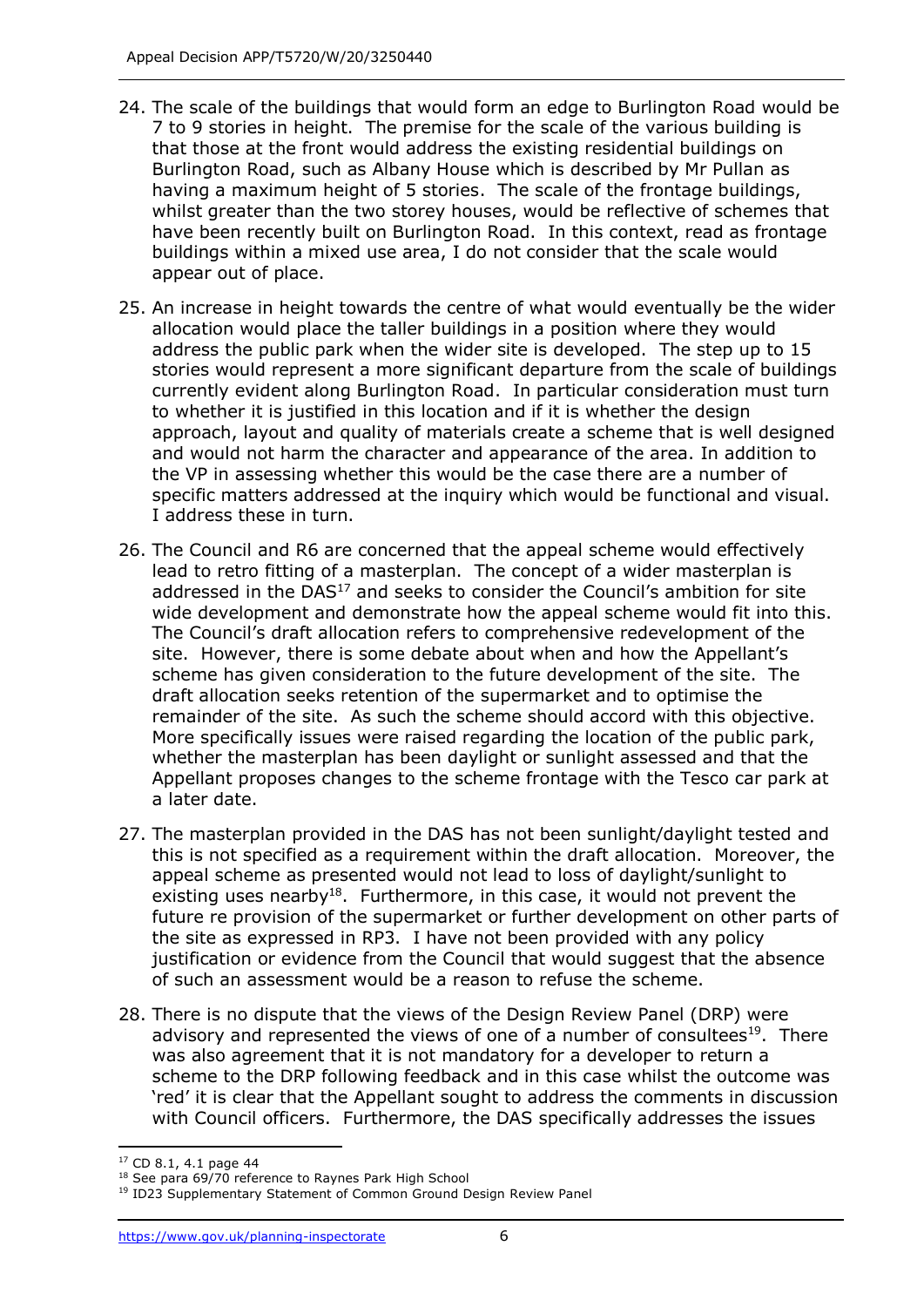raised by the DRP<sup>20</sup> and it also summarises changes made following consultation<sup>21</sup>.

- 29. The Framework<sup>22</sup> encourages local authorities to make appropriate use of tools and processes that would assess and improve design of development. It is clear that in assessing applications local planning authorities are to have regard to the outcome from the processes, including design review panels. Having carefully considered the views form all parties I am of the view that in the context of the appeal scheme the DRP has been utilised appropriately. In addition, the points that arose from it were considered by both the Council officers and the Appellant team. The Council suggest the views should attract significant weight. I have taken the response of the DRP into account as one of the consultees on the planning application. However, it has been demonstrated that the scheme was revised following the DRP and as such whilst I have carefully considered the Council's point in light of the evidence before me I attach limited weight to this point.
- 30. The commercial frontages in the scheme layout applied for are limited to Burlington Road and this is shown on the plans<sup>23</sup>. The Appellant has provided active frontage plans<sup>24</sup> which demonstrate that with the exception of Tesco the existing active commercial frontages are focussed on the road. These were not disputed by the Council. I understand that the Council would want to see animation to the street along Burlington Road. The Council's design witness<sup>25</sup> provided an assessment of what he considered to be active and non active frontages in the scheme. This shows that along Burlington Road there would be mainly active frontages. There would be an area behind the existing industrial unit, adjacent to the site, which would not be. My view is that it would not be reasonable, given the juxtaposition of these buildings, to require a change to this frontage. Overall, given the context of the area demonstrated by the Appellant and the active that the plans show would be provided I consider that the scheme would be acceptable on this point.
- 31. Two further areas of concern raised at the inquiry where the elevation of the scheme that would face onto the existing car park area and the one onto the Pyl Brook. Both of these elements would relate to the wider development of the draft allocation. There was no dispute that the site frontage to the Pyl Brook represents an opportunity. The draft allocation is clear that Pyl Brook is currently overgrown and inaccessible. Indeed the Council's evidence suggests that opportunities to open up access to it should be explored to integrate it into the wider landscape strategy for the site and improve the current situation. The Appellant relies on the CGI pack<sup>26</sup> and the landscape plan which details the treatment of the edge of the site to Pyl Brook. The space would be overlooked by windows and balconies and also used for recreation and bike storage. This would represent an improvement as part of the appeal scheme itself and in addition it could be opened up to public access when the wider scheme comes forward. At this stage though there is nothing in place to secure it. Nonetheless the appeal scheme going ahead would lead to an improvement to

<sup>&</sup>lt;sup>20</sup> Section 5.5

<sup>21</sup> Section 5.7

<sup>22</sup> Paragraph 129

<sup>&</sup>lt;sup>23</sup> Extract shown in figure 3.2 of Mr Nowells Proof of Evidence

<sup>24</sup> CD 8.1 DAS pg. 62, 4.3.5

<sup>&</sup>lt;sup>25</sup> Mr Nowell Figure 3.3

<sup>26</sup> CD 8.4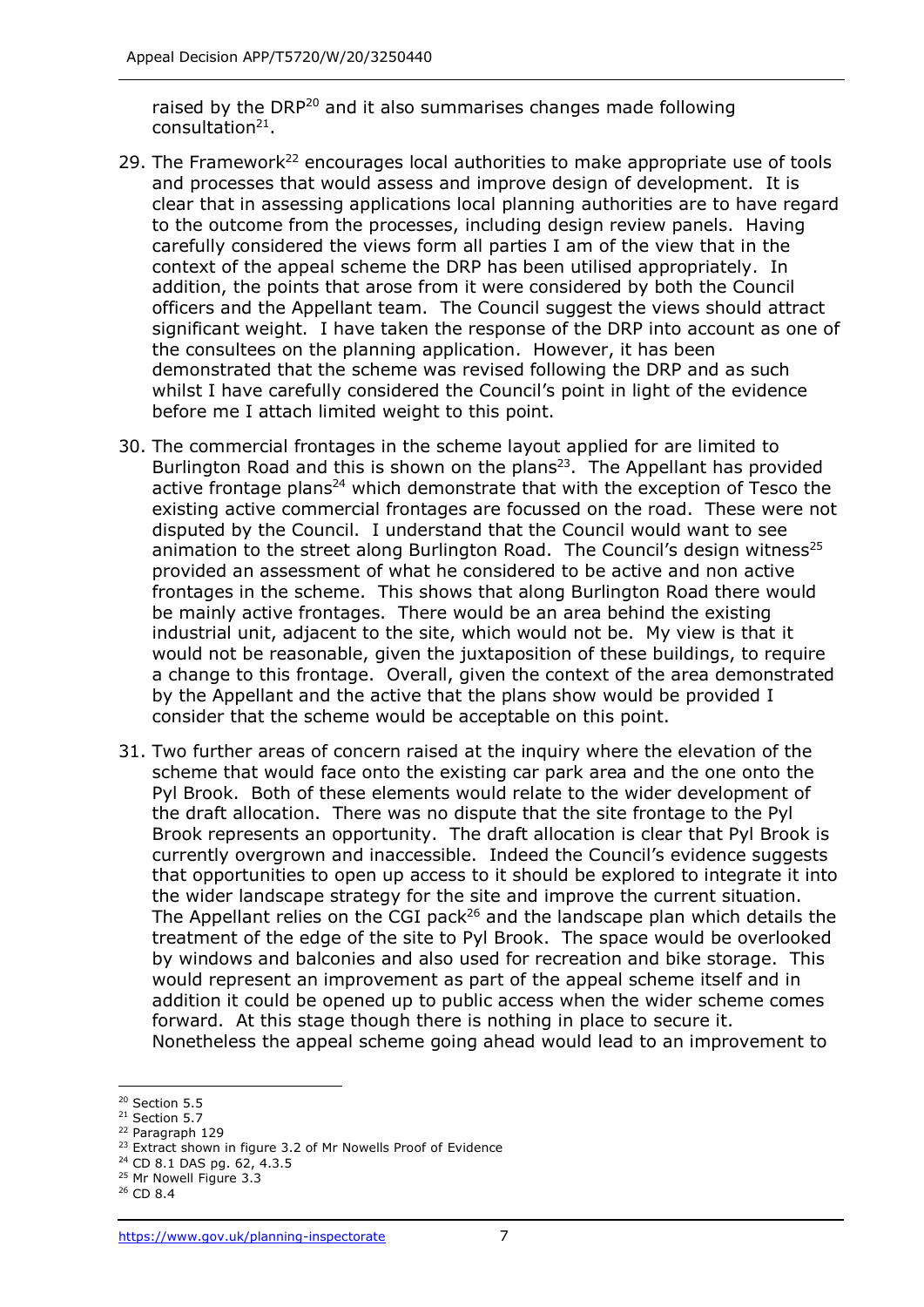the Pyl Brook edge and it is my view that the issue of future access on its own is not so significant that it would be determinative.

- 32. The Greater London Authority (GLA) provided a response pre application<sup>27</sup> and also a Stage 1 report<sup>28</sup>. The Council draw specific attention to the comments regarding the need for a comprehensive approach<sup>29</sup> and that the scheme contains an inactive impermeable frontage to the Tesco car park area which would not be acceptable. The design approach to the western edge of the scheme shows the elevation would be broken down into bays with red brick piers. Between the piers full height louvre panels would be used to provide natural ventilation to the car park and plant rooms. The DAS sets out that it would be broken up with a hit and miss pattern in the brickwork panels. In addition to this articulation with clear glass bricks is proposed. This would give a changing appearance during the day and at night from the varying light and movement with the car park. The planning obligation also seeks to address this matter. Specifically, it highlights an area<sup>30</sup> that could potentially be commercial accommodation in the future. As it stands this elevation would face a car park and would be articulated to add interest to the design.
- 33. The Appellant's offer through the planning obligation would provide a means to make the future use of the western edge flexible, which is a proportionate approach. The impact of the proposal within the obligation on car parking is addressed at [58]. Overall, the scheme as submitted would be acceptable and the Appellant provides flexibility for the future. Therefore, until such time as a scheme for the wider site comes forward I do not consider this approach to be unreasonable and that the scheme should not be resisted on this point.

#### Conclusions on Character and Appearance

- 34. The LP views tall buildings as those that are generally *'substantially taller than their surroundings, cause a significant change on the skyline…'*. It is common ground that the scheme would include a tall building for the purposes of application of relevant planning policy and guidance. LP policy D9 refers to tall buildings $31$  and sets out that boroughs should determine if there are locations where tall buildings may be appropriate subject to other policy requirements and part C of the policy addresses visual, functional, environmental and cumulative impacts.
- 35. The issues regarding building height and massing expressed in both Mr Nowell and Mr Pullan's evidence focus primarily on matters that would sit under visual impacts. Other matters relating to the layout of ground floor uses would sit within a functional impact. The detail of the elements of the design that fall under these heading have been addressed in the preceding paragraphs. In particular I have found that, overall, the design approach is acceptable. As such I do not consider that the scheme would be in conflict with the visual, functional, environmental and cumulative impact elements of LP policy D9.

<sup>27</sup> Appendix 2 Mr Murch Proof of Evidence

<sup>28</sup> CD 7.3

<sup>&</sup>lt;sup>29</sup> para 38, Mr Murch Appendix 2 p.7

<sup>30</sup> ID41 Plan 4

<sup>&</sup>lt;sup>31</sup> The inquiry was referred to policy 7.7 of the 2016 London Plan and D9 of the Intend to Publish version of the plan. There has been no substantive change to policy D9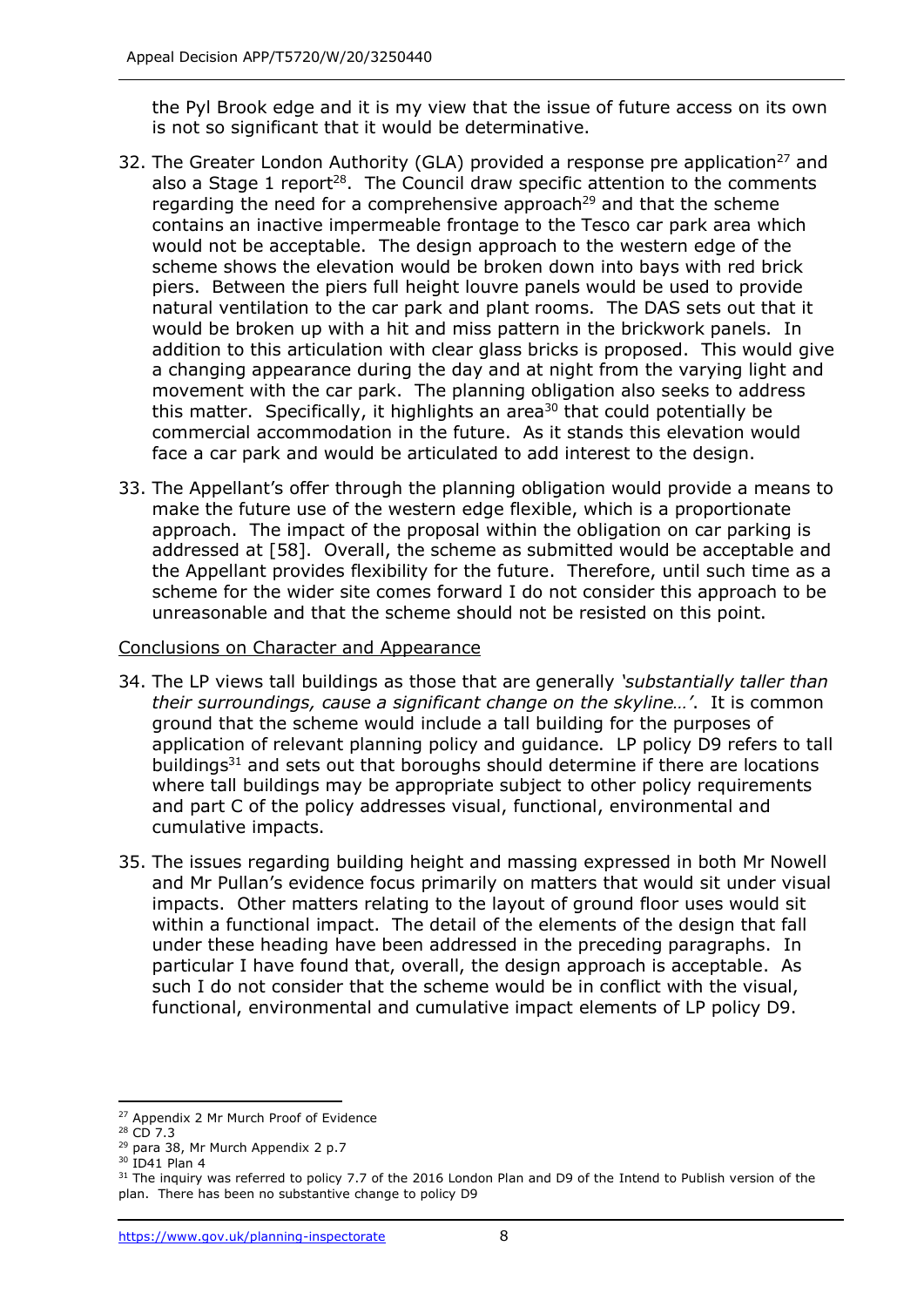- 36. In terms of determining locations in the borough I was directed to the Council's Tall Buildings Paper (TBP) which I consider along with the relevant policy from the Merton Core Strategy (CS).
- 37. Policy CS14 is a design policy which seeks to promote high quality design. In terms of the first strand of LP policy D9 part (c) of CS14 gives some direction regarding the location of tall buildings and is clear that '…*protecting the valued and distinctive suburban character of the borough by resisting the development of tall buildings where they will have a detrimental impact on this character. Tall buildings may therefore only be appropriate in the town centres of Colliers Wood, Morden and Wimbledon, where consistent with the tall buildings guidance in the justification supporting sub-area policies, where of exceptional design and architectural quality, where they do not cause harm to the townscape and significance of heritage assets and the wider historic environment, and where they will bring benefits towards regeneration and the public realm. Even with the identified centres, some areas are sensitive to tall buildings'*. The supporting text to the policy suggests that tall buildings may be suitable in areas of the borough where regeneration or change is envisaged, good public transport accessibility is present and there is an existing higher building precedent. The objective to regenerate is clearly set out in the emerging policy for the site, albeit as the Council point out the site is not in a town centre location.
- 38. Within the TBP Figure 41 identified opportunities and constraints for tall buildings within the borough. On a straight read of this figure the appeal scheme is located with the 'grey' area which is marked as being as an inappropriate location for tall buildings. Indeed, the supporting text to this sets out that Merton's valued and distinctive suburban character should be protected from tall building development. It identifies that this is made up of much of the area outside of the main centres. The reason given is that these areas have a distinctive character and that to introduce a tall building would in fact erode a fairly cohesive and homogenous environment. This element would align with policy CS14 in so far as it seeks to protect the valued and distinctive suburban character of the borough by resisting the development of tall buildings where they will have a detrimental impact on character. However, I have already found that the appeal site is not in a cohesive and homogenous environment [23].
- 39. The TBP<sup>32</sup> forms part of the evidence base for the CS. It has not been adopted as a Supplementary Planning Document and is therefore not planning policy but it is a material consideration. The paper sets out that tall buildings become prominent in a suburban London borough such as Merton. The paper explores the appropriate locations for tall buildings. The existing building heights<sup>33</sup> for the appeal site are annotated within the paper as being suburban low rise and undeveloped land (0-3 storey). There would be conflict with it in so far as it does not support tall buildings in this location. Having considered the premise of the TBP I attach limited weight to it as a material consideration. CS14 also places weight on considerations relating to character and appearance, however, on that point, overall, I have not found the scheme to be harmful.
- 40. The Council does not object to the redevelopment of the site. This is borne out in the allocation of the site within the NLP. This does not have the full weight

<sup>32</sup> CD 3.8

<sup>&</sup>lt;sup>33</sup> Figure 21, page 42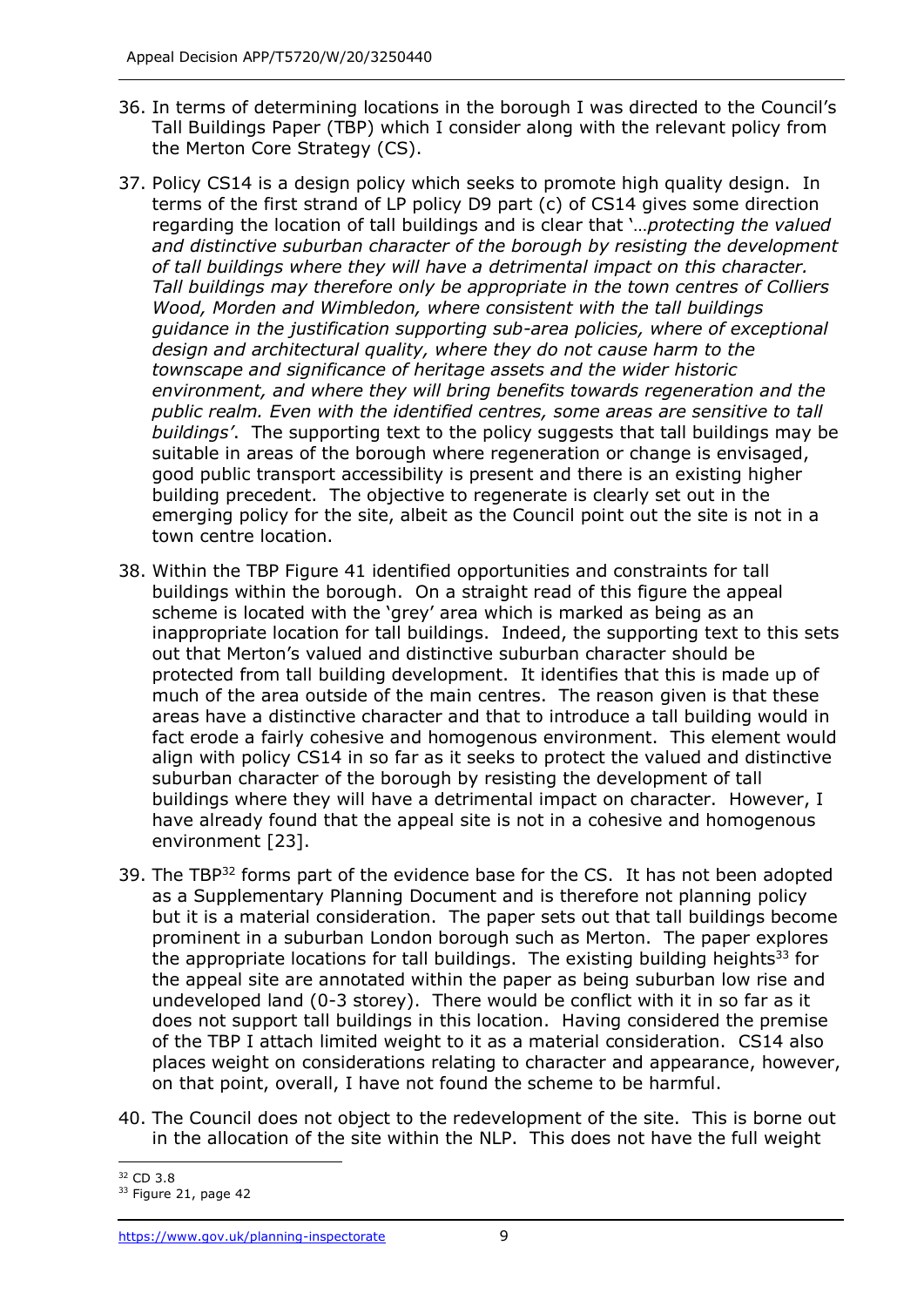of an adopted policy. Nonetheless, it does attract some weight and the Council's evidence does not suggest that it resiles from the in principle position presented in the draft allocation, which identifies the opportunity for regeneration and redevelopment including residential uses. The issue of optimising the development of the site for new homes is set out in the emerging allocation. However, this makes no reference to scale or amount. As such , given that the allocation is draft, what represents an appropriate scheme or indeed an optimal development should be guided by the policies of the development plan.

- 41. The scheme would represent a departure in scale for the area, which is acknowledged in the TVA $^{34}$  and I acknowledge that it would also be visible $^{35}$ . There is no dispute that the taller buildings within the scheme would be a marked contrast to the existing dwellings in the West Barnes Urban TCA. The Shannon Corner TCA is described as having a very low townscape value with potential for enhancement. Within the scheme taller buildings would be set back from the road frontage within the Shannon Corner TCA. The scheme would place lower buildings on the Burlington Road frontage which would relate well to Albany House and the West Barnes Character TCA. These buildings would have a varied design. The street facing facades of the buildings would have articulation through the use of window details<sup>36</sup>, contrast materials and balcony designs<sup>37</sup>. The larger buildings would have a varied roof form<sup>38</sup>. This combined with the other design elements would serve to limit the impact of the buildings from a distant view. Given the detail to design set out in the DAS and the transitional nature of the site the design approach would be appropriate. Indeed I consider that the Appellant has demonstrated that the scheme would achieve a high standard of design and create a sense of place.
- 42. The higher elements of the scheme would be visible from the VPs identified in the TVA in the surrounding area. This is also shown within the Zone of Theoretical Visibility<sup>39</sup>. Overall the taller buildings would be most visible from some distance away and in this regard the Appellant makes the point that in the London cityscape it is not unusual even in the suburbs to glimpse tall buildings from public vantage points. The development has been carefully designed to be respectful of the surroundings with attention to detail and the impact on the wider draft allocation when it comes to fruition. The Shannon Corner TCA, within which the scheme would be located, is distinct and the scheme respects and responds to the character area. The buildings would be visible from some vantage points but overall would not be significantly discordant or intrusive.
- 43. There is no dispute that the appeal scheme would be visible from views close to the site and at a distance. It is the elements of the schemes that would be between 8 and 15 stories in height, thereby a tall building<sup>40</sup> that would lead to conflict with CS14 and D9 in so far as they seek to locate tall buildings to specific areas and town centres. However, the adopted policy is more nuanced than that and its wording provides scope for the decision maker to exercise judgement regarding the impact of a scheme on character.

<sup>34</sup> Para 5.18

<sup>&</sup>lt;sup>35</sup> Zone of Visibility and Mr Nowell's Proof of Evidence Figure 4.1

<sup>36</sup> DAS 7.5.

<sup>37</sup> DAS 7.7

<sup>38</sup> DAS 7.4

 $39$  CD 8.2 Figure 8 page 7

<sup>40</sup> CD 3.8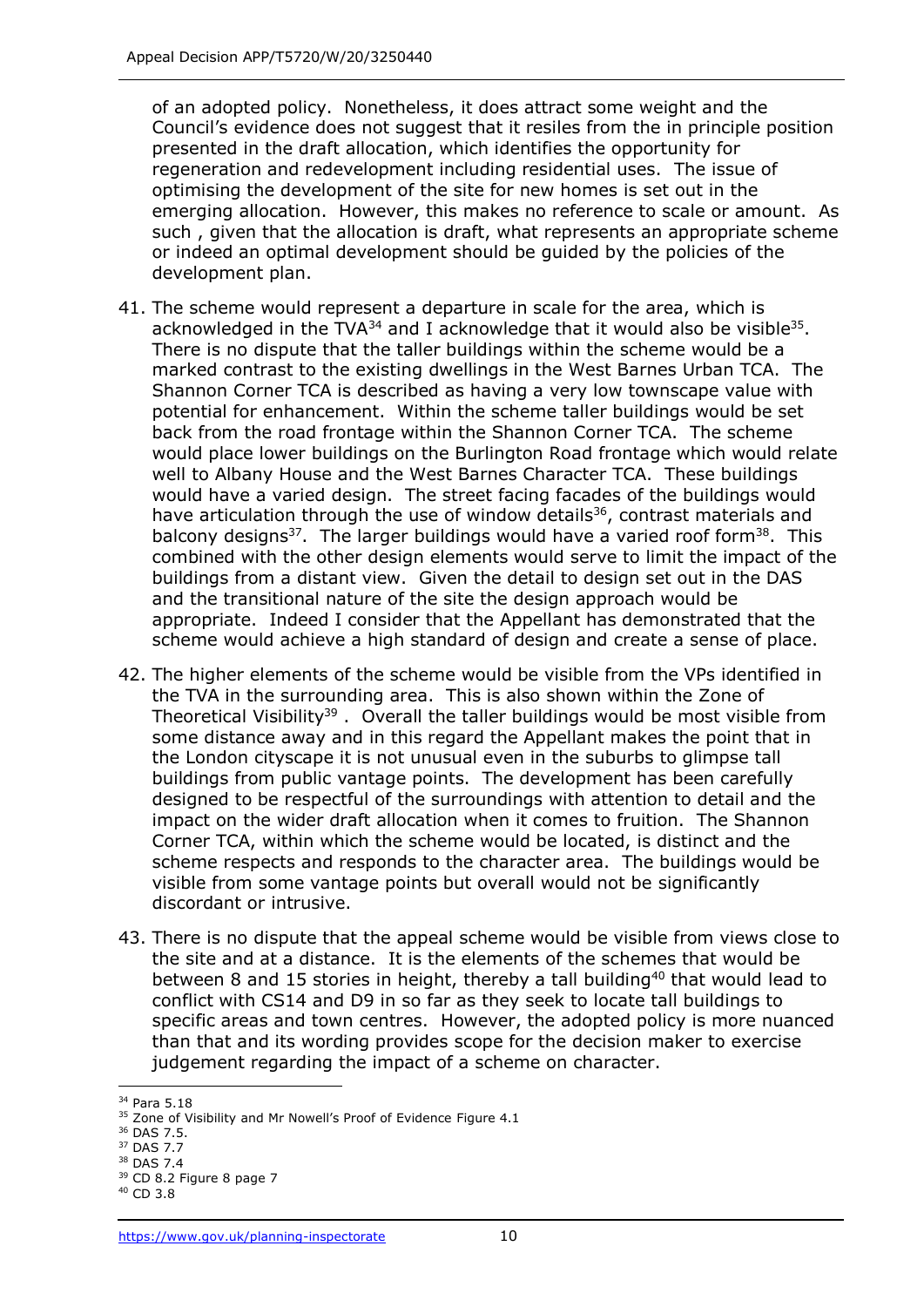44. In this regard my view is that the appeal site itself is not an area of distinctive suburban or homogenous character. Indeed the Council's future plans identify the benefits of housing led regeneration on the site. The visual and functional impacts of the scheme that were in dispute have been shown not to be fatal either singularly or collectively. This demonstrates that the scheme would optimise not over develop. Therefore, overall, I consider that the proposed scheme would not adversely affect the character and appearance of the area. In this regard it would accord with policies D9 and CS14 in so far as they seek to promote high quality design that responds to the distinctive areas of the borough.

#### *Car Parking Provision*

- 45. The key point of concern raised by the Council and R6 is that the scheme as designed would not make adequate provision for car parking for the new housing. Therefore the knock on effect of this, in combination with the sites location and the absence of local parking controls, would be an overspill of kerbside parking on the surrounding roads. Therefore, highway safety issues could arise as a direct result of the lack of parking provision for the appeal scheme. I take each of these issues in turn.
- 46. The approach of the LP is that new residential development should not exceed maximum car parking standards. These are a maximum of 1 car parking space per dwelling in Outer London PTAL 2 and up to 0.75 spaces per dwelling in Outer London PTAL 3. In applying maximum standards the LP also makes reference to the existing and future public transport accessibility and connectivity for the site. There is agreement that the site has a PTAL of 3<sup>41</sup> and therefore the maximum of 0.75 would be the applicable standard.
- 47. As submitted the appeal scheme would provide 456 residential units with 220 car parking spaces. This would be a provision of 0.48 spaces per unit<sup>42</sup>. The development plan policies for the provision of parking are expressed as a  $maximum$ . The emerging position<sup>43</sup> locally seeks development to provide the level of car parking that would be necessary taking into account the sites accessibility by public transport and local circumstances. In essence the policy seeks to strike a balance between a development providing sufficient off-street parking to avoid causing overspill parking on-street while not encouraging unnecessary car use. In this context it is clear that the sites access to other modes of transport should be considered carefully.
- 48. Motspur Park Station is within the 10 minute walk Isochrone<sup>44</sup> for the appeal site. Raynes Park Station is beyond the walk limit for PTAL calculations but it was not disputed that it is about 16 minute walk from the site. The R6 party and local residents were concerned that due to the absence of step free access that the site location would not be accessible to all future residents. The inquiry heard that the funding has been confirmed $45$  to implement step free access at Motspur Park Station. However, I have no information regarding the timetable for this or when it would be available to users of the station. Therefore, this reduces the weight to this as a choice. I appreciate that Raynes Park Station is not significantly outside of the 10 minute Isochrone. However, I

<sup>&</sup>lt;sup>41</sup> CD 5.3 Statement of Common Ground

<sup>42</sup> ID9 Summary of Parking Demand and Supply Scenarios

<sup>43</sup> CD 3.3 policy T6.7

<sup>44</sup> Mike Savage Proof of Evidence Figure 2

<sup>45</sup> CD 5.16 Para 4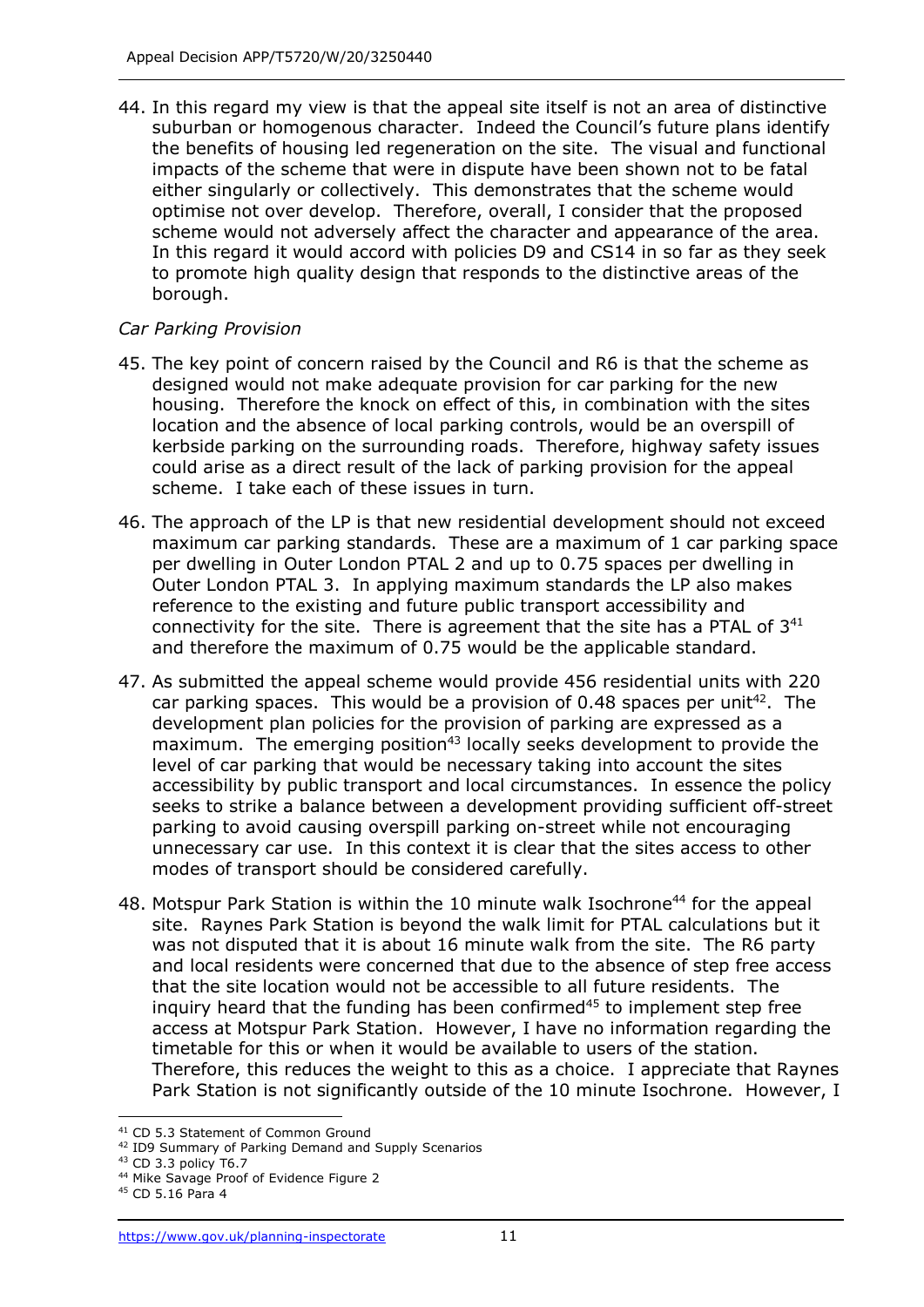agree with the R6 that its location would not encourage residents with children, the elderly or mobility impaired to use it as an alternative to the car. This reduces the consideration of it as a reasonable alternative.

- 49. There are several bus stops within about 400m of the site that serve local routes within Merton and into central London. The scheme makes provision for a contribution that would assist in further improvements to services which would include a contribution towards providing an additional bus journey in each peak period<sup>46</sup>. In addition, there was no dispute that the site has reasonable pedestrian access and that there are a number of dedicated cycle routes in the locality with connections to the wider area.
- 50. The sites location is close to major A class roads and, as the R6 and local residents pointed out at the inquiry, it would have fast links to the motorway and wider road network. In this regard I have some sympathy with the R6 position that this easy access to the road network would in fact encourage car ownership by future occupiers. Nevertheless, the site has an agreed PTAL of 3 which is described as good connectivity. It is clear that, whilst there are some limitations, overall the site location does allow for future residents to choose modes other than the private car.
- 51. The second element of this issue is, given the public transport position, whether the amount of car parking proposed is acceptable in this instance. The standards are expressed as maximum and therefore the provision made by the scheme cannot be in conflict with policy in that regard. Nonetheless, whether the provision strikes the right balance, as expressed in adopted and emerging policy is relevant.
- 52. There are two points which were pursued at the inquiry. The amount of overspill parking that could result from the scheme and could this be accommodated? If overspill parking is an issue arising directly from the development then is the use of a Controlled Parking Zone an appropriate means of mitigation?
- 53. Both the Appellant and Council have undertaken parking stress survey on the same road areas and in accordance with the Lambeth Parking Survey Methodology<sup>47</sup>. The Council undertook their survey in September 2020 which the Appellants consider would not be representative. This survey suggests that if the overspill was at the level of 63 then there would be an issue if residents wanted parking as there would only be 31 spare spaces. In addition to this the Council provided evidence regarding the Census data on car ownership for the West Barnes Ward. In particular that it indicates that the area is characterised by relatively high levels of car ownership. By contrast the Appellants survey suggests that the level of spare spaces would be 64 which would theoretically be sufficient to accommodate any overspill from the appeal scheme.
- 54. The scheme would be at a ratio of 0.48 spaces per unit. In considering these points during the inquiry the highway witnesses provided a summary of parking demand and supply scenarios<sup>48</sup>. This information is further refined in the summary to exclude streets where there are restrictions in place. The summary document<sup>49</sup> sets out that using the census data would lead to a

<sup>46</sup> ID 41 & CD 5.9 para 2.9

<sup>&</sup>lt;sup>47</sup> 2.7.1 and 1.4.2 of Mr Savage's Proof and Rebuttal Proof of Evidence

<sup>48</sup> ID9 <sup>49</sup> ID9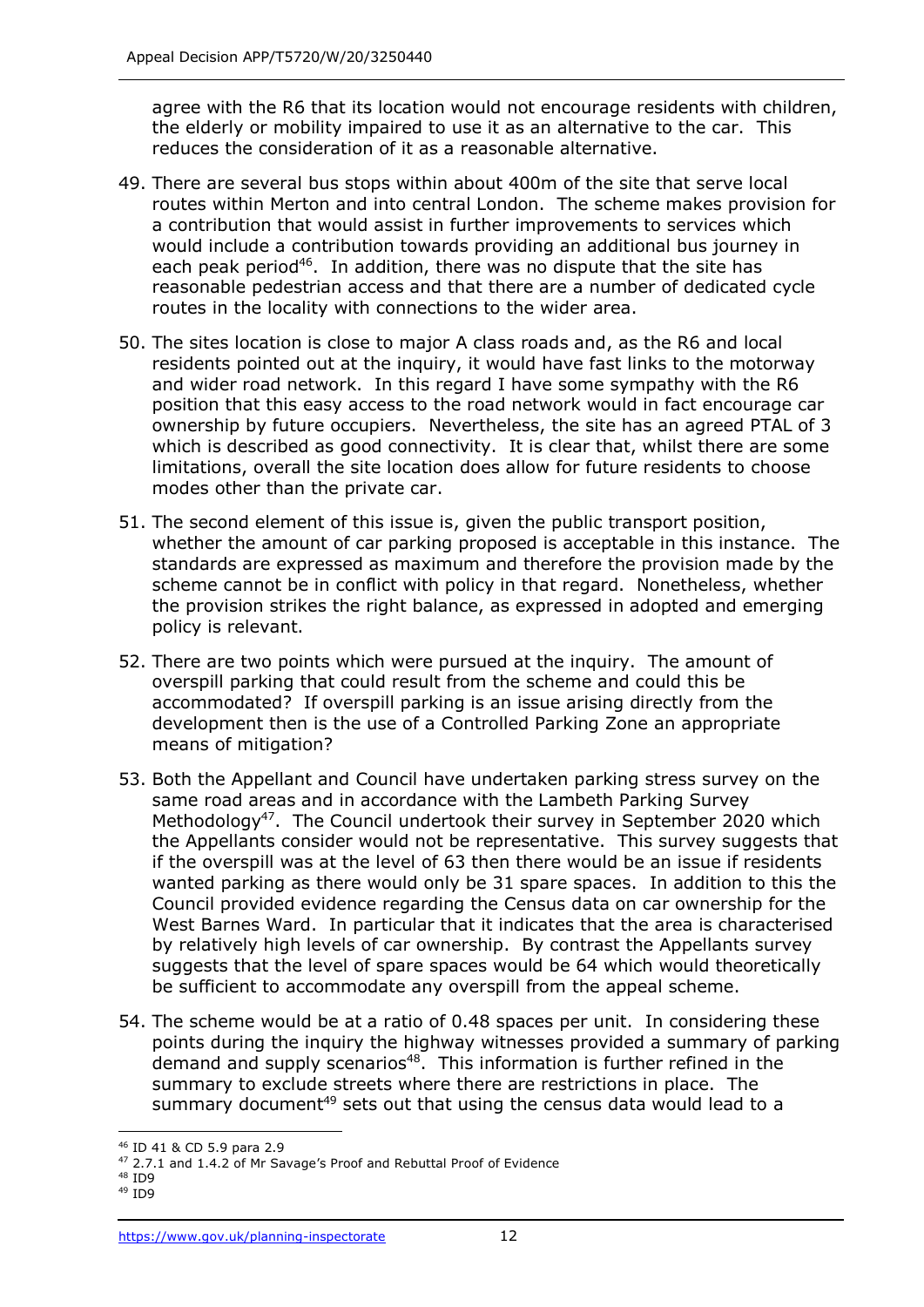requirement for provision of 0.62 spaces per unit. The summary indicates that this scenario would have the potential for an overspill off site of about 63 spaces. Of the scenarios presented this is the closest to but still below the maximum LP policy position. As such I think it is fair to consider this position when assessing the appeal scheme , it is in effect the worst case based on the Council's position that the census gives a true picture of car ownership and thereby parking requirement.

- 55. The GLA response<sup>50</sup> to the appeal scheme was that, at the point the comments were made, the scheme was considered to be in line with the then London Plan and Draft London Plan standards. Similarly, the response from Transport for London (TfL)<sup>51</sup> sets out that parking provision should be made in accordance with the then Draft London Plan. Further comments from TfL<sup>52</sup> asked the Appellant to consider reducing the car parking provision from what is applied for on the basis that the surrounding highway network is congested and to encourage active travel. This suggests to me that consideration of the scheme against the LP policies is reasonable.
- 56. Given the planning policy position which is expressed as a maximum I do not consider that it would be reasonable for the scheme to be refused because it does not meet the maximum standard. Indeed this is not within the spirit of the policy. The worst case scenario for overspill based on the scheme as submitted would be up to 63 vehicles seeking parking and there only being availability on street of about 31 spaces. Assuming this to be true there would inevitably be some residents that would have to rely on alternatives. The scheme can be described fairly as having good connectivity. Clearly a PTAL of 3 indicates that it is not the best connectivity but it is good.
- 57. Nevertheless, it is clear that there would be a number of non car alternatives available to future residents. In addition to this the planning obligation includes a number of measures to support and encourage sustainable methods of transport. The obligation explicitly mitigates in favour of existing residents should a CPZ be required in the future to protect on street parking provision in the surrounding roads. Therefore, taking all of these elements into account, I do not consider that, given the other options available, the issue of overspill parking would be so significant that it would lead to tangible highway safety issues.
- 58. The residual issue regarding parking is that the obligation in providing an alternative northern ground floor use option would remove and reduce car parking at a later date. The obligation makes provision for an alternative use scheme should the wider RP3 allocation come forward in a timely manner. The definitions in the agreement refer to a scheme for change of use which the Council would determine. It would impact on about 13 spaces and 2 disabled. The Appellant's approach is that the parking requirement would be reviewed annually in any event. Therefore the evidence could be collated to allow the Council to consider this issue carefully when the wider site comes forward. Therefore, for the purposes of this appeal the provisions in the obligation are proportionate.

<sup>50</sup> CD 7.3

<sup>51</sup> CD 7.5

<sup>52</sup> Mr Murch Proof of Evidence, Appendix 2 para 50, p.9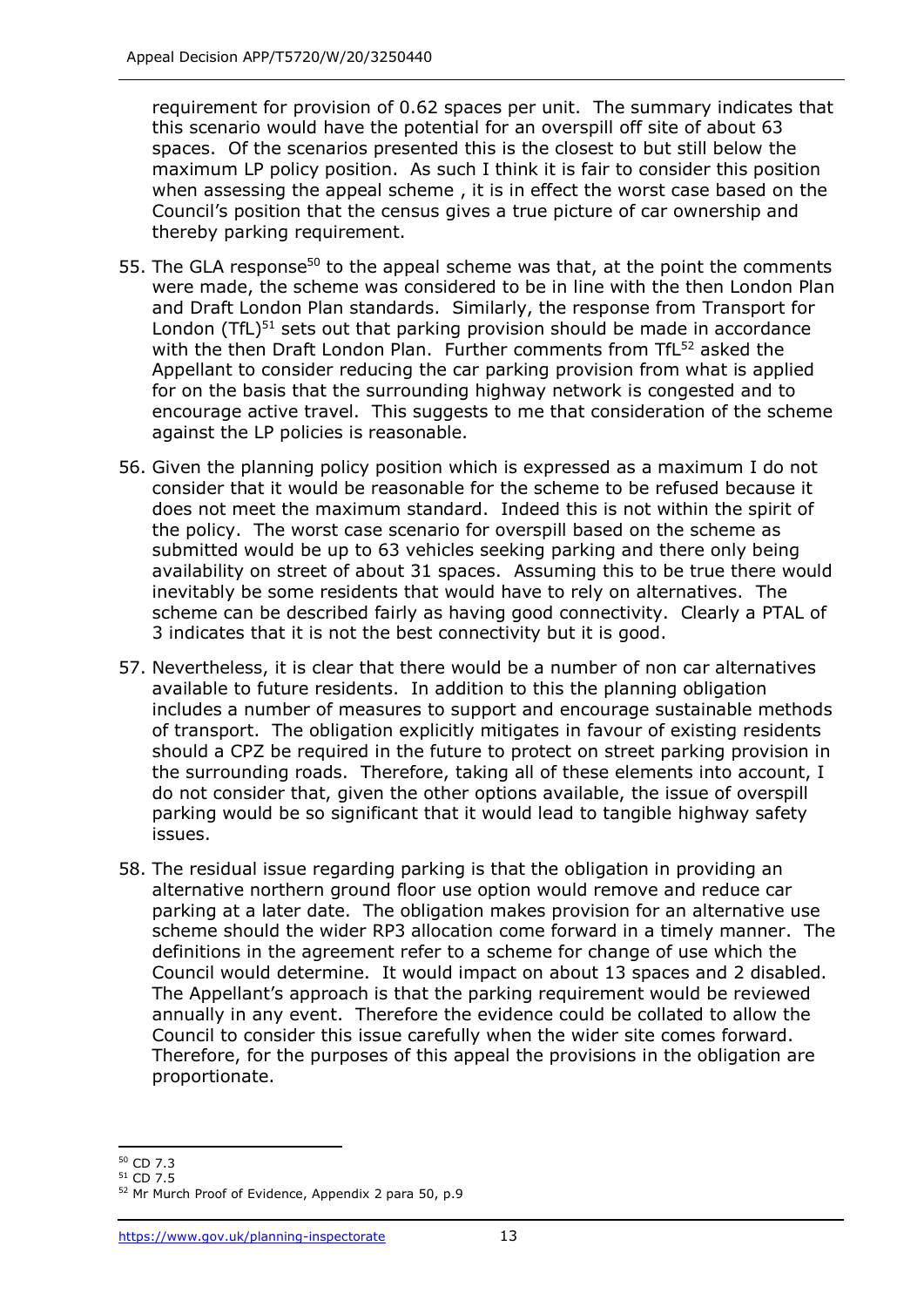59. I therefore conclude that the appeal scheme would make appropriate provision for parking. It would not be in conflict with the LP policies T4 (A), T6, Local Plan policies CS20, DM T2, NLP policies T6.7 (a), T6.6 and paragraphs 108 and 109 of the Framework.

### *Housing Land Supply*

- 60. The London Plan 2021 has now been published by the Mayor. The inquiry was provided with a position statement regarding the intent to publish plan<sup>53</sup>. The Council and Appellant provided a set of agreed housing supply scenarios that considered the LP housing target<sup>54</sup>. Specifically, table 3 sets out the position based on the new LP requirement of 918 dwellings per annum over the five year period. In both the position presented by the Council and the Appellants there would not be a five year supply of deliverable housing.
- 61. The Appellant presents two scenarios both of which are less than the 4.2 years that the Council set out. These reductions are based on the application of a committee refusal rate<sup>55</sup> and deliverability of sites<sup>56</sup>, both of which it is submitted would reduce the Council's supply. These scenarios would lead to 4.1 years and 3.0 years supply respectively.
- 62. The Appellant presented a 'committee refusal rate' to the inquiry. This is the evidence relating to the proportion of schemes that were refused contrary to the recommendation of officers. It specifically considers a period from October 2019<sup>57</sup>. The Appellant's planning witness was clear that in his opinion that if these schemes are being refused by the Council's Committee then they would fall away and there would be a resultant impact on supply. I was not referred to any specific policy basis for this approach by either party other than the Appellants submission that this issue is relevant in consideration of 'Deliverable' within Annex 2 (b) of the Framework. Specifically, that this would impact on the consideration of whether there is clear evidence that housing completions will begin on site within five years.
- 63. The Council provided a response<sup>58</sup> to a number of matters raised in evidence by the Appellant. More specifically that applying an approval rate as the Appellant proposes is not a reasonable approach and in particular the 11 month period highlighted. The Council provided details of a five year period<sup>59</sup> which demonstrates that over that longer period the rate of major applications refused by its committee is in fact substantially lower. Overall, given the lack of a clear policy justification for applying such a rate and the arbitrary application of an 11 month period I do not consider a committee refusal rate should be applied.
- 64. The remaining scenario presented by the Appellant would be 4.1 years. The Appellant provided evidence to the inquiry regarding the list of sites provided

<sup>53</sup> ID29

<sup>54</sup> ID40

<sup>&</sup>lt;sup>55</sup> Table 3.1 ID30, from Para 11 ID29

<sup>56</sup> From Para 28 ID29

<sup>&</sup>lt;sup>57</sup> ID29 Paras 13 & 14 set out that it is relevant to note the increase in refusal rates of major developments from October 2019, because at that stage planning applications (particularly those referrable to the GLA) were being assessed against the draft London Plan, which sought a step change in housing delivery, the threshold approach to affordable housing, requiring 35%, and the optimisation of land and that that the refusal rate of applications by the Council's committee increased at that stage which is why it is considered to be a relevant factor. <sup>58</sup> ID28

<sup>59</sup> ID28 para 3.7 and table 3.1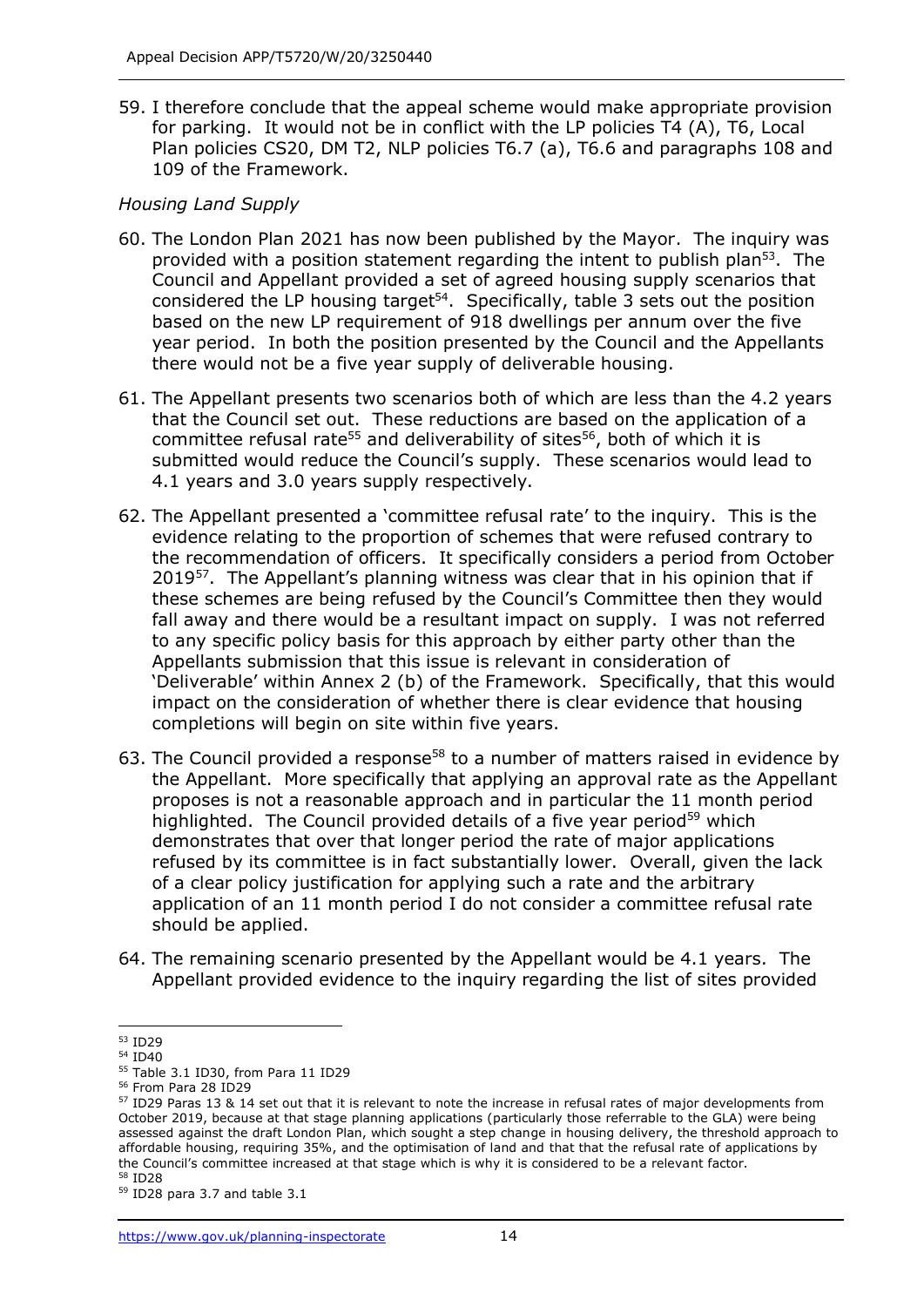by the Council<sup>60</sup>. More specifically that there are sites within the Council's supply that would not meet the requirements of the Framework for deliverability<sup>61</sup>. Whichever scenario is adopted paragraph 11d of the framework would be engaged. The degree of the shortfall is relevant in my consideration of the weight to be attributed to the delivery of new housing. However, in this case the difference between the Council's position and the Appellant's, if I were to accept it, would not be so significant as to alter my weighting to the provision of market housing.

### *Other matters*

- 65. Whilst not a reason for refusal raised by the Council local residents<sup>62</sup> raised concerns regarding the proportion of single and dual aspect apartments in the scheme. The LP<sup>63</sup> sets out that '...housing development should seek to maximise the provision of dual aspect dwellings and normally avoid single aspect dwellings'. The policy does not rule out the inclusion of single aspect dwellings and the supporting text describes dual aspect as being those with opening windows on at least two sides.
- 66. The committee report $64$  sets out that on each floor of the scheme all but one unit per floor would be dual aspect and that none of the units would be north facing. The residents' concern relates to units described in the representation as being 'side return dual aspect' and internal corner dual aspect' units and the effect of this on the quality of accommodation provided.
- 67. The scheme was submitted with a Daylight and Sunlight Assessment (DSA) $65$ which includes an internal daylight study of the appeal scheme. For daylight it demonstrates that about 98% the rooms assessed would meet the BRE and British Standard guidance criteria. The internal courtyard/garden area was also sunlight assessed. The courtyard areas would be compliant with BRE as at least 50% of the space would receive 2 hours or more direct sunlight on 21 March. This is an indication that it would provide a pleasant internal environment. These conclusions are supported by the GLA comments on the scheme<sup>66</sup>.
- 68. I acknowledge that the scheme would not provide all dual aspect units. However, the policy is not worded this way. It seeks to maximise them and based on the evidence before me it is my view that the scheme would meet this objective.
- 69. Raynes Park High School is located adjacent to the school on the opposing side of the Pyl Brook. The school is concerned that the scheme would shade its design and technology block, which is the building closest to the boundary with Pyl Brook. Appendix 4 of the DSA is a Sunlight Amenity (overshadowing) assessment. Part of this considers the relationship between the appeal site and the school. This is undertaken through modelling of the existing situation and proposed scenario if the scheme went ahead.

<sup>60</sup> ID29 Para 29

<sup>61</sup> Annex 2  $62$  ID5

<sup>&</sup>lt;sup>63</sup> Policy DN6 CD 2.2

<sup>64</sup> CD 7.1

 $65$  CD8.6

<sup>66</sup> CD 7.3 para 42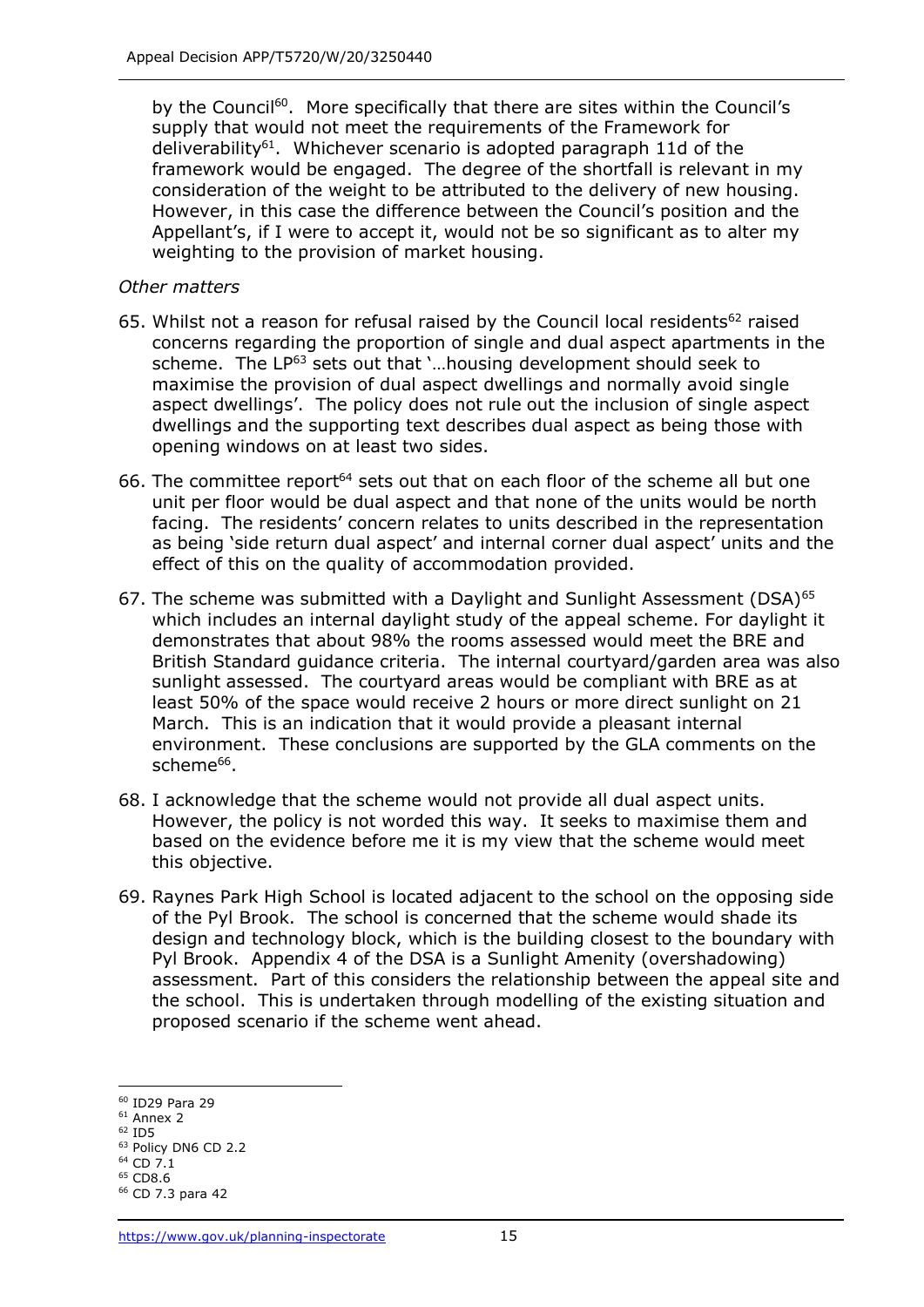- 70. This demonstrates that the change in the areas receiving more that 2hrs of sunlight would be low. The plan shows a very limited area would move into the category 'less than 2hrs of sunshine'. As such the change to the area adjacent to and affecting the technology block would be extremely limited. The schools' other concerns related to construction impact. These matters are considered under conditions [97].
- 71. Representatives from AW Champion Ltd attended the inquiry and made specific comments about an extension to the filter lane $67$ . In particular that the length of what is described as the 'stacking lane' should be increased to allow traffic to flow more freely when the level crossing barriers are down. The representation included drawings illustrating how this could take place. This scheme in essence proposes an amendment to the appeal proposals. This proposal, within the adopted highway, was not supported by the Council or advanced by the Appellant. As such it does not form part of the appeal scheme and I cannot consider it further.
- 72. Residents are concerned about flooding of Pyl Brook. The application was supported by a Flood Risk Assessment<sup>68</sup>. The Council's report sets out that the Flood Risk and Drainage Officer did not object to the assessment, the mitigation measures contained within it and recommended detailed conditions regarding a scheme for foul and surface water drainage and the specifications for permeable paving and green roofs. Therefore, flood risk would not be a reason to resist the scheme and conditions to ensure that the scheme comes forward in accordance with the principles of the submitted information are reasonable and necessary.
- 73. Representations suggest that the scheme should include more family sized dwellings than the mix applied for contains. Policy H10 of the LP refers to housing mix and the supporting text states that '*Well-designed one- and twobedroom units in suitable locations can attract those wanting to downsize from their existing homes, and this ability to free up existing family stock should be considered when assessing the unit mix of a new build development'*. Therefore whilst there would be some conflict with local policy Sites and Policies Plan (SPP) DM H2 this has to be balanced against the strategic policy. Overall, the Council did not consider that the unit mix of the scheme would justify a reason for refusal and I have no evidence that would lead me to make a different conclusion.
- 74. The application was supported by an Air Quality Assessment<sup>69</sup>. This considers air quality impacts associated with traffic generated by the operational phase of the development. The site also lies in an Air Quality Management Area and therefore an assessment of the potential for future residents to be exposed to poor air quality has also been undertaken. The Council's Air Quality officer has advised that a financial contribution to address air quality impact issues during the sensitive period of development should be sought. This is secured through the planning obligation<sup>70</sup>.
- 75. The scheme is predominantly residential and therefore it is likely to be comparable to existing uses in the wider area. The impact of any noise from

<sup>67</sup> ID11

<sup>68</sup> CD 8.7

 $69$  CD 8.10

 $70$  ID41 and para 87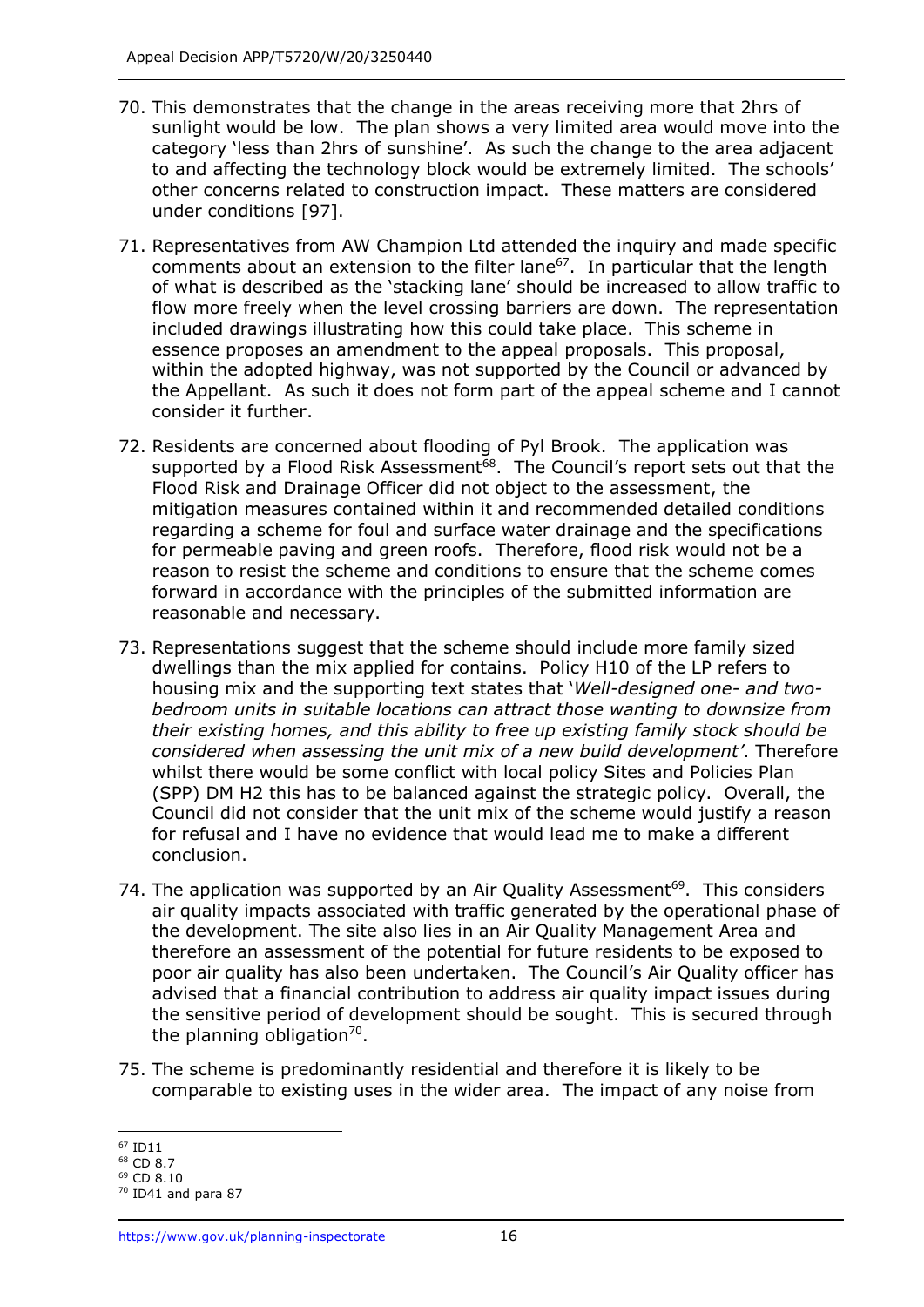commercial uses, such as plant, can be addressed through the imposition of appropriate conditions.

- 76. Appendix 7 of Mr Murch's rebuttal proof of evidence outlines the approach to Whole Life Cycle Carbon Emissions. LP policy SI 7 sets out the need for a circular economy statement. The statement provided in response to the issues raised by the R6 sets out the principles that would be utilised and explored in more detail as part of the appeal scheme. This matter would be further controlled through the imposition of an appropriately worded condition.
- 77. I understand that there have been a significant number of objections to the scheme at both the application and appeal stage. I have carefully considered the points made and these points were fully aired and tested at the inquiry. Therefore, whilst I return to the weight to these objections in the planning balance the sheer volume is not in itself a reason to resist the scheme given my findings on specific issues.

### *Planning obligation<sup>71</sup>*

- 78. The Appellant has provided a unilateral undertaking under section 106 of the Town and Country Planning Act 1990, which includes a number of obligations which would come into effect if planning permission were to be granted. I have considered these in light of the statutory tests contained in Regulation 122 of The Community Infrastructure Levy (CIL) Regulations 2010 and as set out in paragraph 56 of the Framework. These state that a planning obligation must be necessary to make the development acceptable in planning terms, directly related to the development, and fairly and reasonably related in scale and kind to the development. The Council has provided a CIL compliance statement<sup>72</sup>.
- 79. Affordable Housing: The scheme would secure 143 affordable housing units of Affordable Rent (85) and Shared Ownership (58). The delivery of 35% affordable housing by habitable room and the tenure split proposed would be in line with the Council's current policy requirement<sup>73</sup>. Furthermore, the provision of affordable houses as part of the development would accord with the Framework which seeks to ensure a sufficient supply of homes to reflect identified needs. I am satisfied that this planning obligation meets all three planning obligation tests and so is necessary. I give this obligation significant weight.
- 80. Viability Review: The obligation secures the delivery of the units at appropriate occupation triggers and the affordability of the units at their given tenure in perpetuity, subject to standard provisions for right to buy, staircasing, mortgagee/chargee exclusions and a moratorium to protect affordability for on sale. The CIL compliance statement sets out that the GLA has confirmed that the affordable housing offering meets the Mayor's Fast Track criteria. Accordingly an early stage viability review (triggered if an agreed level of progress in implementing the development isn't reached within three years of the grant of planning permission).
- 81. Transport, Highway Works, Travel Plan and Monitoring Fees<sup>74</sup>: The anticipated distribution of traffic associated with the site is expected to give rise to a

<sup>71</sup> ID 41, ID 32a, ID 32b

<sup>72</sup> CD 5.9

<sup>&</sup>lt;sup>73</sup> Policy CS8, London Plan H4, H5, H7 and Mayors SPG

<sup>&</sup>lt;sup>74</sup> CS policies CS20, CS18 and CD 3.2 SPP DM T1, DM T2, DM T3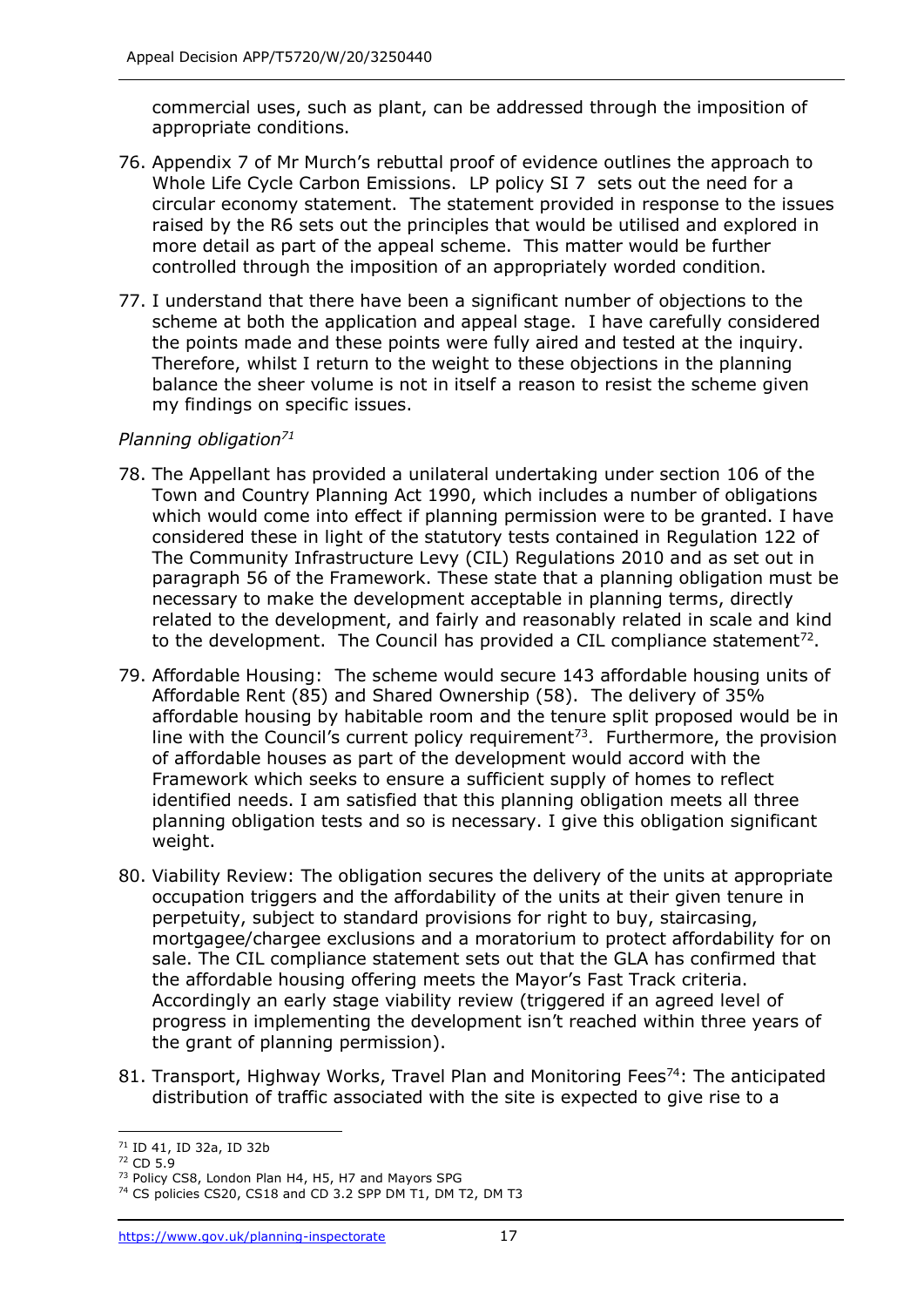change in performance of the Claremont Avenue junction with Burlington Road and therefore a commuted sum was sought from the developer to provide the necessary junction improvements. Accordingly it has been agreed that the developer provides financial contribution of £100,000 towards a pedestrian crossing facility and junction improvements at this junction which would be relevant to the development and necessary.

- 82. The CIL compliance statement sets out that TfL have confirmed that bus route 131 is already near capacity in the vicinity of the site. Therefore, based on the predicted uplift in bus trips and current bus capacity, TfL have sought a bus services contribution of £450,000 (£90,000 per annum for 5 years) which has been agreed for inclusion in the Unilateral Undertaking. The £90,000 p.a. would cover the cost of an extra journey in each peak period. This would be directly relevant to the development and necessary.
- 83. Car Club: TfL and the Council's transport planning officers<sup>75</sup> recommended that three years free car club membership is secured for all new residents in accordance with standard provisions for this type of development, to reduce their reliance on unsustainable modes of travel including individually-owned high emission generating private vehicle journeys. The obligation makes provision for free car club membership for new residents for three years.
- 84. Travel Plan: The submission of a travel plan can be addressed by condition. The Framework<sup>76</sup> is clear that *'planning obligations should only be used where it is not possible to address unacceptable impacts through a planning condition'*. However, the monitoring fee should be dealt with by the obligation. Monitoring surveys for TPs secured through a planning obligation would be undertaken using TfL's standardised methodology. In order to cover the managing and monitoring cost of the TP the Council charge a fixed one off fee of £2,000, which would be secured through the planning obligation. In this regard this provision would be necessary to support highway safety, sustainable modes of transport together with ongoing monitoring, meeting the requirements of the relevant development plan policy $77$  and tests set out in Section 122 of the CIL regulations.
- 85. Healthy Streets: This is the framework of the Mayor's Transport Strategy, putting human health and experience at the heart of planning the city. This results in a healthier, more inclusive city where people choose to walk, cycle and use public transport. It outlines some practical steps to achieve this. The application includes improvements to the public realm set out in the DAS78. A contribution of £150 000 would be provided towards improving the walking environment and cycle infrastructure around the site in accordance with the objectives of Healthy Streets. This provision would thereby be necessary, relevant to the development to be permitted and would meet the tests set out in Section 122 of the CIL regulations.
- 86. CPZ and Permit Free Development: This obligation offers a financial contribution to fund the cost of consultation on the use of a CPZ should the Council consider it is necessary. In addition the purpose of the further obligations would be that in the event of a CPZ being introduced that residents

<sup>75</sup> CD 7.4

<sup>76</sup> Para 54

<sup>77</sup> CS 18

<sup>78</sup> Para 2.16 of CIL Compliance Statement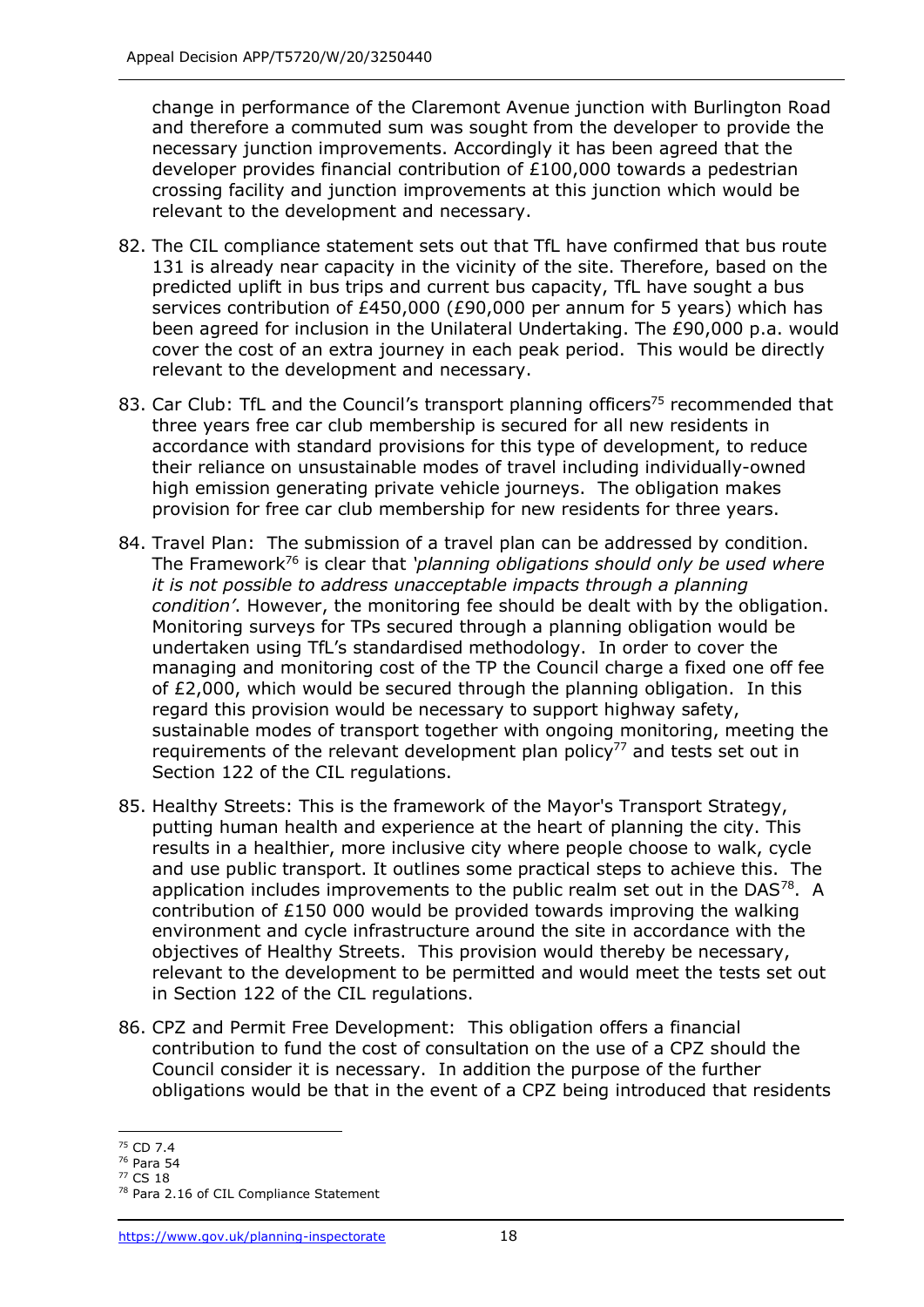of the appeal scheme would not be eligible to apply for parking permits. The proposed contribution and ineligibility of parking permits for occupants/users of the development would help to mitigate the impact of the of development on local resident amenity and help to make the development more sustainable in that it would provide an incentive for occupiers/users to invest in more sustainable modes of travel. This provision would thereby be necessary, relevant to the development to be permitted and would meet the tests set out in Section 122 of the CIL regulations.

- 87. Air Quality<sup>79</sup>: The Council's Air Quality Officer has confirmed that financial contributions are required to implement measures to address air quality impact issues during the sensitive period of development/construction where significant dust and construction vehicle/machinery results in adverse levels of emissions effecting the air quality of surrounding neighbourhoods. This provision would meet the policy requirements and the tests set out in Section 122 of the CIL regulations.
- 88. Carbon Offset Contribution<sup>80</sup>: An on-site reduction of 203 tonnes of carbon dioxide per year in regulated emissions compared to a 2013 Building Regulations compliant development is expected for the domestic buildings. This is equivalent to an overall saving of 35%, which does not meet the zero-carbon target. The non-residential element would achieve a 41% reduction, which exceeds the emissions target set in the LP. So as to accord with the Mayoral and Local Plan requirements it is considered that the remaining regulated CO2 emissions must be met through a contribution to the borough's offset fund. A contribution of £651 060 is sought by the Council and the obligation makes provision for this. This provision would meet the policy requirements and the tests set out in Section 122 of the CIL regulations.
- 89. Play Space Contribution<sup>81</sup>: The scheme would provide 2,758qm of communal space provided at podium level of each Blocks A and B. A further 408sqm of amenity space is provided along Pyl Brook. The external amenity space would include Social space with communal table, barbecue and pergola, play areas and 'grow your own' planting beds. On site provision would be made for 0-5 and 5-11 year olds. In terms of provision for 12-18 year olds there is agreement that the provision could be made by a commuted sum for a play area enhancement in the locality rather than a dedicated on site facility. The specific amount to be sought by way of a commuted sum is £24,600 as this would provide a Multi-Use Games Area of 400sqm for the 12-18 year olds, expected to be yielded by the proposed development. This provision would meet the policy requirements and the tests set out in Section 122 of the CIL regulations.
- 90. Alternative Northern Boundary (ANB) Landscape Scheme: The Obligation makes provision for an alternative landscaping scheme for the northern boundary of the Land to be provided in the event that the Council's NLP is adopted; Site RP3 is retained in the Local Plan for residential-led mixed-use development; and the Council grants the planning permission for Site RP3; and that permission is Substantially Commenced after which the Council may serve the ANB Landscaping Notice (which shall confirm that the Council has granted the planning permission for Site RP3 and that the ANB Landscaping Scheme is

<sup>79</sup> SPP policy DM EP4

<sup>&</sup>lt;sup>80</sup> LP policy SI 2 and CS policy CS15

<sup>&</sup>lt;sup>81</sup> LP Policy S4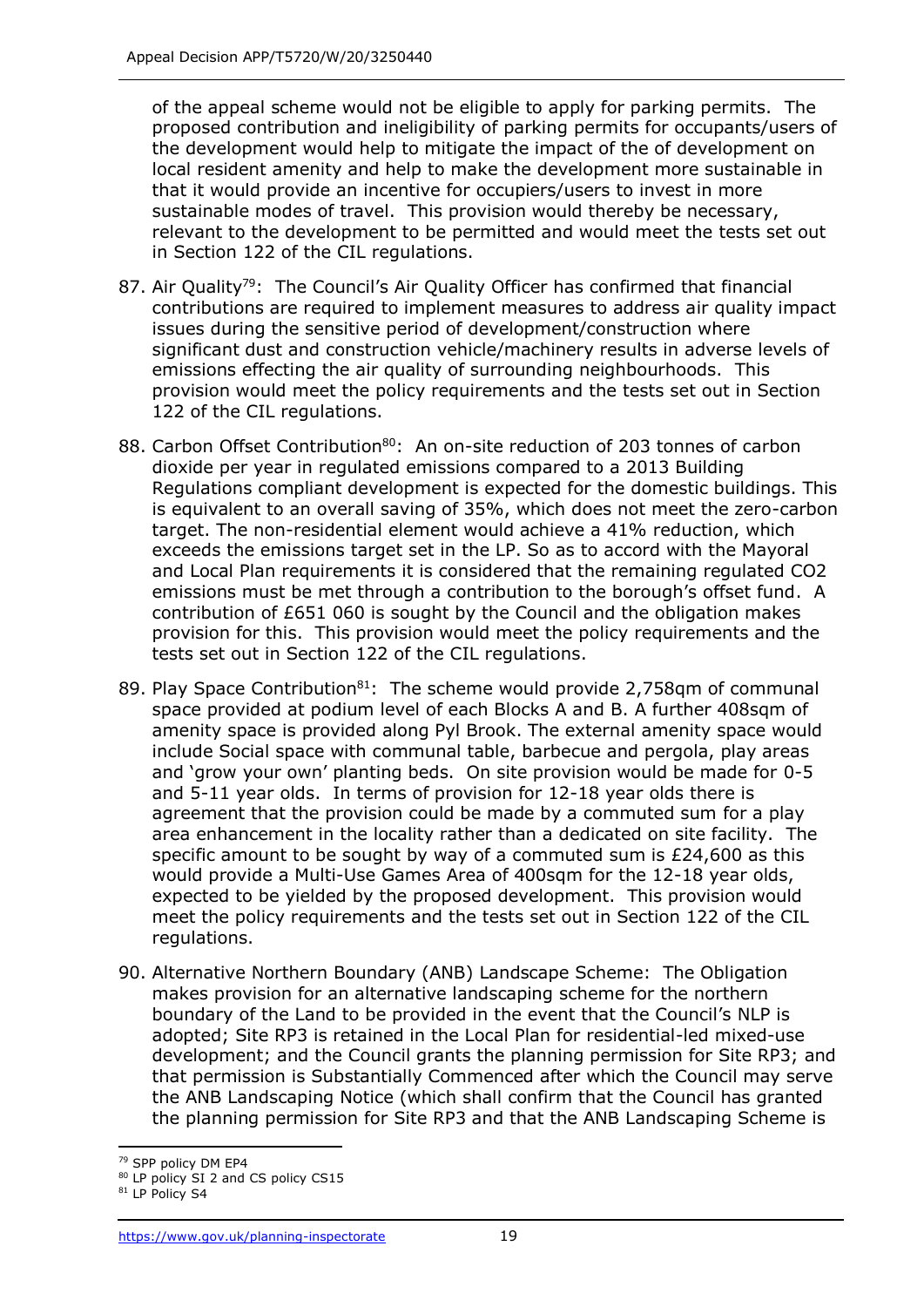to be delivered). It is necessary to ensure that this becomes a publicly accessible area in any masterplan development, it is directly related to the development as it is part of the site and required for any masterplan layout and it is fairly and reasonably related in scale and kind to the development. As such I am satisfied that this would meet the tests set out in Section 122 of the CIL regulations.

- 91. Alternative for Western Elevation Frontage: The Obligation includes flexibility for alternative uses for the ground floor western elevation to come forward in the event that: the Council's the NLP; Site RP3 is retained in the Local Plan for residential-led mixed-use development; and 10.1.3 the Council grants the planning permission for Site RP3; and that permission is Substantially Commenced. This is specific to the requirements of RP3 and therefore the development on site. As such I am satisfied that this would meet the tests set out in Section 122 of the CIL regulations.
- 92. Monitoring: The Council is seeking a payment of £33,550.53 towards covering the total costs that may be incurred (i.e. not exceeding the Council's estimated total costs of  $£45,205.39<sup>82</sup>$  for monitoring the development over the lifetime of the obligation. Therefore I am satisfied that this would be in accordance with Paragraph 2A Regulation 122 of the CIL Regulations.
- 93. Overall, I am satisfied that these obligations meet all three planning obligation tests and so are necessary. The above obligations comply with Framework and CIL Regulations and I have taken them into account in coming to my decision.

## **Conditions**

- 94. A list of suggested planning conditions was agreed between the Appellant and Council following a round table discussion at the inquiry $^{83}$ . I have considered the conditions in the light of the advice given in the Planning Practice Guidance (PPG) and Paragraph 55 of the Framework which sets out that planning conditions should be kept to a minimum and only imposed where they are necessary, relevant to planning and to the development to be permitted, enforceable, precise and reasonable in all other respects. In agreeing the conditions document and at the round table discussion the Appellant made clear which conditions are deemed to be acceptable, including those that are pre commencement. I have combined conditions and amended the wording where necessary, in the interests of precision and enforceability.
- 95. Standard time and plans conditions are necessary to ensure certainty and clarity. A further condition is included which lists the document that the scheme should comply with. I have considered these documents and if necessary the need for compliance with them. I have therefore altered other suggested conditions to refer to specific supporting documents as necessary or remove duplication for compliance.
- 96. In the interests of the character and appearance of the area a condition is necessary to secure the submission of samples of materials for the scheme. For the same reason conditions are necessary to secure the details of the surfacing of the site, landscaping and landscape management plan, boundary treatments, tree protection, provision of refuse and recycling facilities and a lighting scheme.

<sup>82</sup> Table 1 CIL Compliance Statement

<sup>83</sup> ID22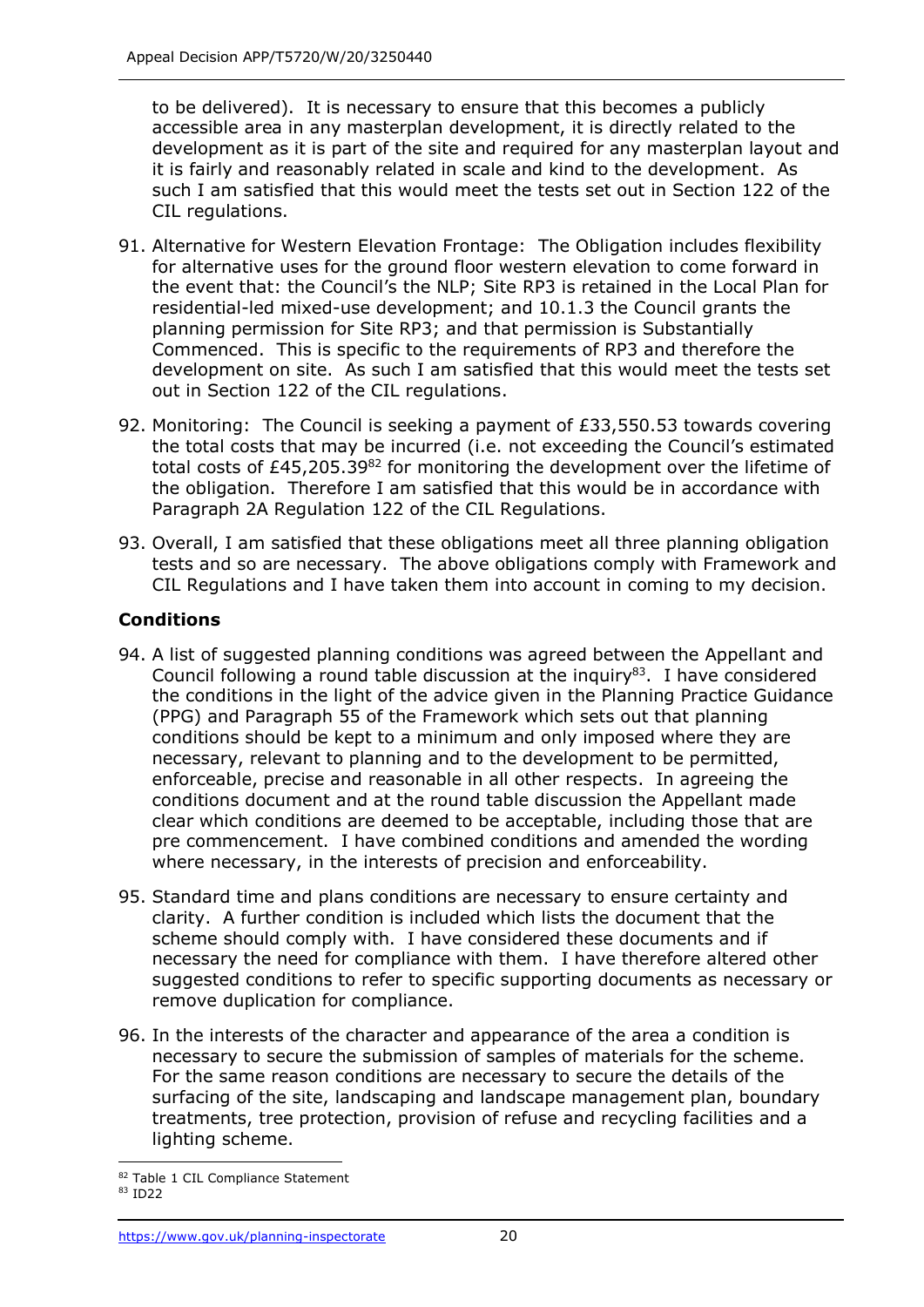- 97. In the interests of highway safety and to promote sustainable travel conditions are necessary that would ensure that the parking shown is provided prior to occupation, provision of secure cycle parking facilities, submission of a Travel Plan, submission of a Parking Management Strategy and a Delivery and Servicing plan. In addition in the interests of highway safety and the living conditions of existing occupiers nearby, including Raynes Park High School, it is reasonable and necessary to require that a Construction and Demolition Plan be submitted and agreed. This plan should include details to ensure liaison with the adjacent school regarding timing of demolition and compliance with the considerate contractors scheme referred to by the Appellant at the round table session.
- 98. In the interests of the living conditions of future occupiers of the scheme a scheme for acoustic glazing specification is necessary.
- 99. CS Policy CS15 refers to climate change and compliance with a number of standards and to make effective use of resources and materials, minimises water use and CO2 emissions. Therefore the suggested condition seeking confirmation of the relevant standards and provision of air source hear pumps are reasonable to accord with this part of the development plan. In addition to this conditions are proposed and in this case necessary that require compliance with the Ventilation and Overheating Strategy (included in condition 3), scheme for future connection to the future district heating network, compliance with the Energy Statement and the submission of a whole life cycle Carbon Emissions Assessment. LP policy SI 7 sets out the need for a circular economy statement. The statement provided in response to the issues raised by the R6 sets out the principles that would be utilised and explored in more detail as part of the appeal scheme and a condition is attached to secure a further submission to be agreed and carried out.
- 100. To ensure that the construction phase of the development will not result in a deterioration of local air quality in line with SLP Policy 34 and the Mayor of London's Supplementary Planning Guidance on the control of dust and emissions during construction and demolition a condition is necessary which requires that all non-road mobile machinery (NRMM) used during the course of the development shall comply with the SPG.
- 101. The Framework (para 181) and the LP contain policies that seek to manage and prevent any further deterioration of air quality in London. Therefore its I reasonable to require the detail of combustion plant for the scheme to be agreed. Within residential parking the LP and CS seek the provision of electric vehicle charging points. As such a condition to ensure provision of these for the scheme is necessary and reasonable.
- 102. Part g of policy CS18 encourages design that provides, attractive, safe, covered cycle storage, cycle parking and other facilities (such as showers, bike cages and lockers. A condition is therefore relevant which seeks the details of these for staff of the non residential uses in the scheme.
- 103. The scheme is supported with a  $FRA^{84}$  and a Preliminary Ecological Assessment<sup>85</sup> and these documents make specific recommendations that it is

<sup>84</sup> CD 8.7

<sup>85</sup> Dated October 2018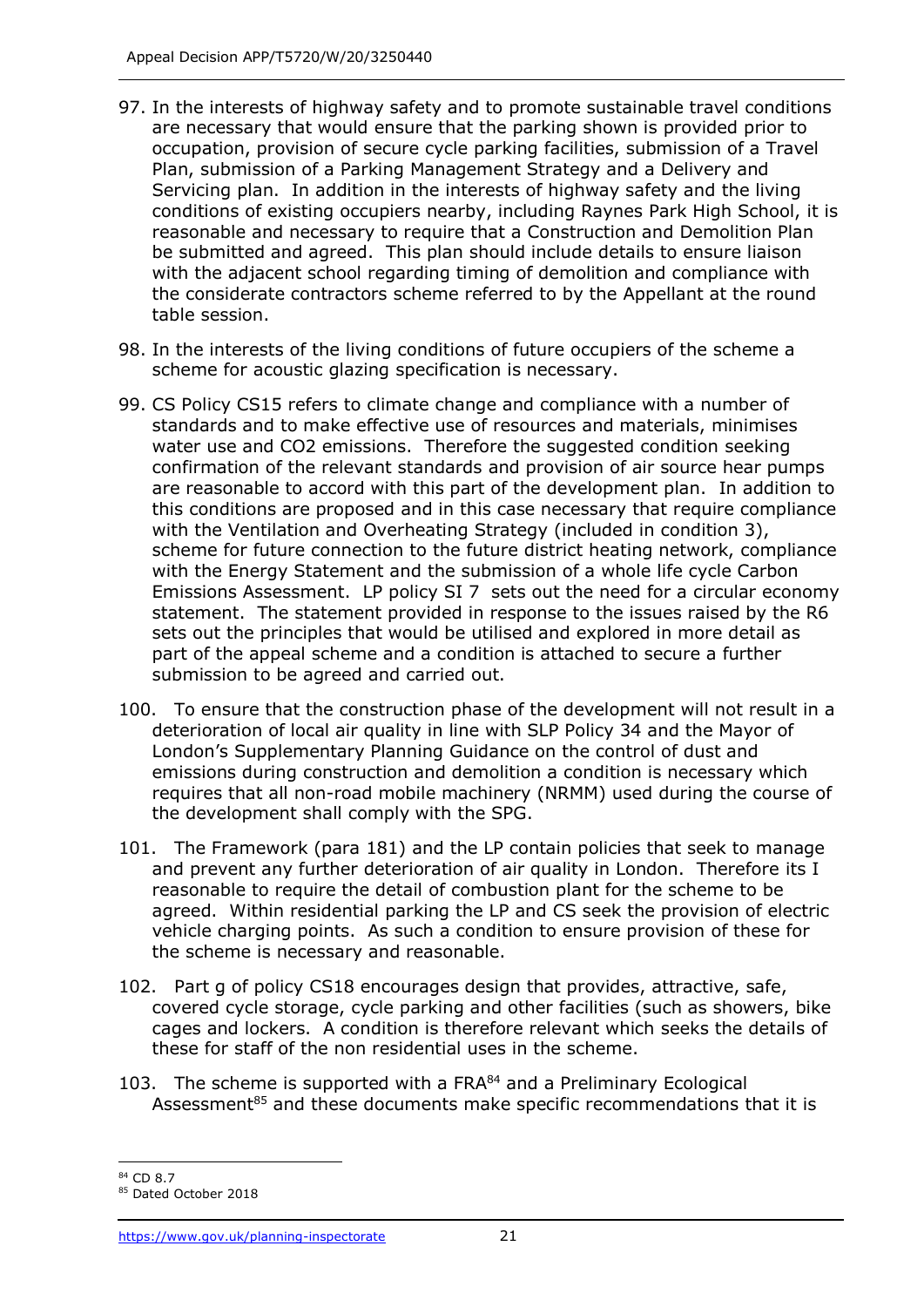necessary to secure by condition. London Plan policy SI 13<sup>86</sup> refers to sustainable drainage and requirements for surface water management. The scheme also includes permeable paving and green roofs. Therefore conditions requiring the submission of this information and its implementation are relevant and necessary in this case.

- 104. Policy CS14 requires new development and improvement of the public realm to be accessible, inclusive and safe. Therefore conditions seeking a scheme to ensure the principles of Secure by Design are incorporated are reasonable.
- 105. To ensure that risks from land contamination to the future users of the land and neighbouring land are minimised and to ensure that the development can be carried out safely without unacceptable risks to workers, neighbours and other offsite receptors conditions relating to contamination and protection of controlled waters are necessary.
- 106. The officer committee report $87$  indicates that Thames Water raised no objection to the scheme with regard to the capacity of the foul water sewerage network. Two conditions are included in the agreed list of conditions submitted at the inquiry. The condition which requires the scheme to conform that any network upgrades required would be carried out is relevant and reasonable. I have no evidence that the condition referring to construction in close proximity to Thames Water assets would be relevant to planning and so I have not imposed it. A further condition is imposed regarding piling which is necessary to ensure that there would not be an adverse impact on underground water utility infrastructure.
- 107. The development plan seeks schemes to provide functional spaces and buildings with adequate internal amenity. A condition is proposed to secure the provision of external amenity space and children's play space and equipment. The planning obligation secures on site delivery as appropriate and the condition would not duplicate this but it would secure the detail and as such is reasonable.

## **Planning Balance and Conclusion**

- 108. The duty in section 38(6) of The Planning and Compulsory Purchase Act 2004 enshrines in statute the primacy of the Development Plan. As an essential component of the 'plan-led' system, it is also reiterated in the Framework which is of course a material consideration to which substantial weight should be attached. There is no dispute that with the adoption of the new LP the Council does not have a five year supply of deliverable housing and therefore the tilted balance in the Framework is engaged.
- 109. In this case there would be a minor adverse impact from some views of the appeal scheme. As such there would be development plan conflict in part with CS14 and D9. I have found that the parking provision for the scheme would be acceptable and as such there would not be conflict with the policies in the development plan in this regard. In terms of benefits the construction of 456 new homes would deliver both market and affordable homes. These are both matters to which substantial weight is attached. The planning obligation provides a package of other benefits which collectively attract moderate weight. Therefore, I consider that the limited harm to character and

<sup>86</sup> CD 2.2

<sup>87</sup> CD 7.1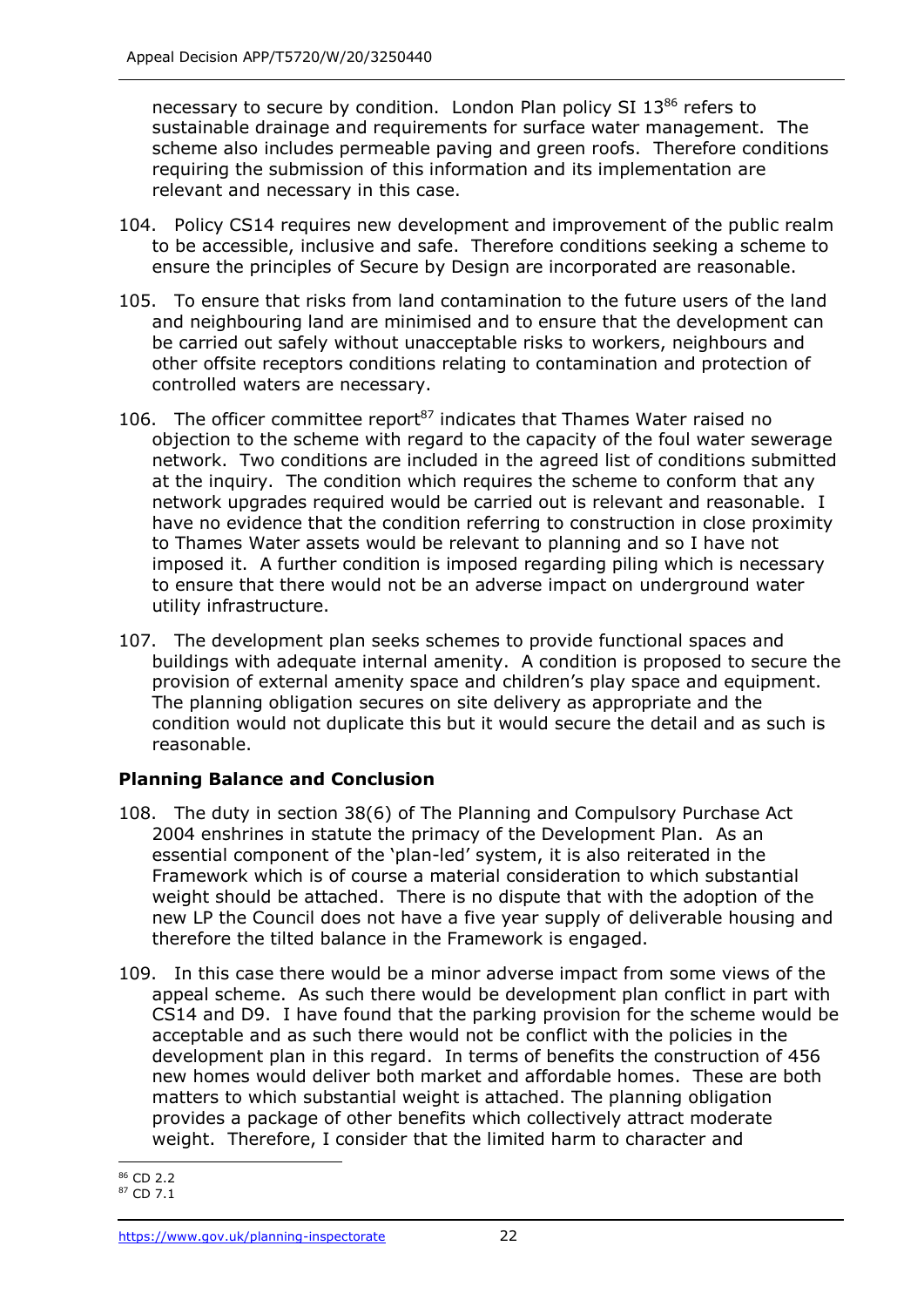appearance would not significantly and demonstrably outweigh the benefits of the scheme when assessed against the policies of the Framework as a whole. As such the Framework is a material consideration which weights in favour of the scheme.

- 110. Overall, there would be some conflict with the adopted development plan regarding the location of the scheme as a tall building. The TBP is a material consideration that weighs against the scheme along with minor harm from two VP. There would be compliance with the development plan in so far as its policies seek high quality new design that responds to the character of the area in which it is located, delivery of market and affordable housing, no adverse effects on living conditions of residents and absence of highway safety issues. There are other material considerations that support the grant of planning permission, namely the Framework and the draft allocation RP3. The appeal scheme is located in an area identified for regeneration and development within the Council's NLP. As such the limited weight of the emerging allocation in the NLP weighs in favour of the scheme. As such I consider that the totality of the compliance with the development plan policies on transport and design taken together with other material considerations outweigh the limited conflict identified.
- 111. Therefore, for the above reasons and having regard to all other matters raised I conclude that the appeal should be allowed.

*D J Board* 

**INSPECTOR**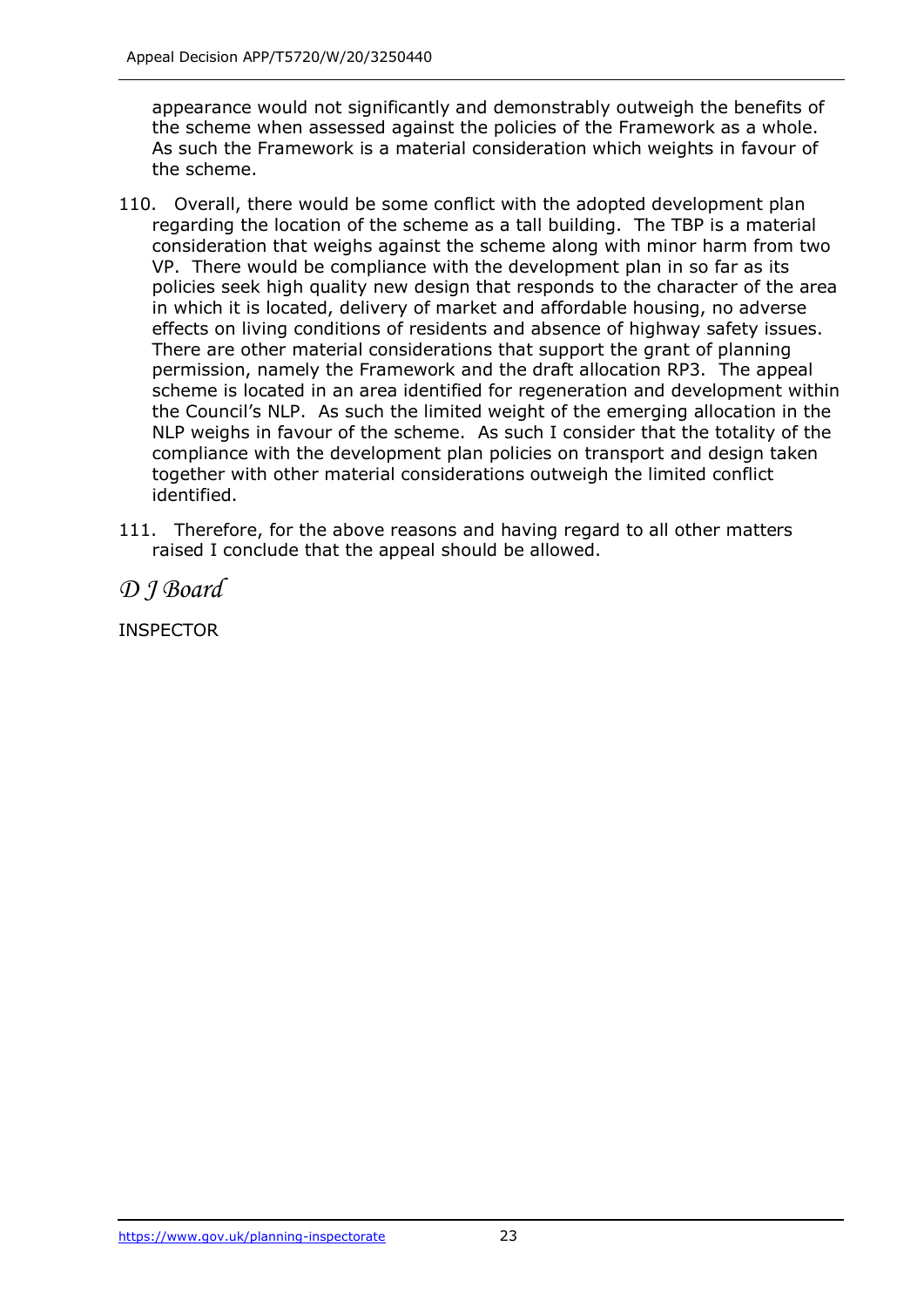### **APPEARANCES**

FOR THE LOCAL PLANNING AUTHORITY:

| Annabel Graham Paul of<br>Counsel                                                                               | Instructed by George Chesman, Locum Solicitor,<br>South London Legal Partnership                                                                                               |
|-----------------------------------------------------------------------------------------------------------------|--------------------------------------------------------------------------------------------------------------------------------------------------------------------------------|
| She called                                                                                                      | Hugo Nowell, BSc (Hons.) MA Landscape<br>Architecture, Chartered Member of the<br>Landscape Institute, MA Urban Design<br>Tim Lipscomb, BA MSc                                 |
|                                                                                                                 | Valerie Mowah, BA (Hons)<br>Richard Lancaster, BA MSc                                                                                                                          |
| For the round table discussion:                                                                                 |                                                                                                                                                                                |
| <b>Tara Butler</b>                                                                                              |                                                                                                                                                                                |
| FOR THE APPELLANT:                                                                                              |                                                                                                                                                                                |
| Paul Tucker QC<br>Constanze Bell                                                                                | Instructed by Jonathan Murch of Davies Murch                                                                                                                                   |
| He called                                                                                                       | Mike Savage, BEng MSc MCIHT<br>Colin Pullan, BA(hons) DipUD<br>Jonathon Murch, MA TCP, MRTPI                                                                                   |
| For the round table discussion                                                                                  |                                                                                                                                                                                |
| Matthew Bailey, BA (hons) MSc CEnv MEI                                                                          |                                                                                                                                                                                |
| Daniel Cook, BSc (hons) MSc MEI                                                                                 |                                                                                                                                                                                |
| FOR THE RULE 6 PARTY:                                                                                           |                                                                                                                                                                                |
| John Elvidge                                                                                                    | Chairman of the Raynes Park and West Barnes<br>Resident's Association                                                                                                          |
| For the round table discussion:                                                                                 |                                                                                                                                                                                |
| Jerry Cuthbert                                                                                                  | Committee member of the Raynes Park and West<br>Barnes Resident's Association                                                                                                  |
| <b>INTERESTED PERSONS:</b>                                                                                      |                                                                                                                                                                                |
| Cllr Hina Bokhari<br><b>Nick West</b><br>Matthew Wingrove<br>Mike Ross<br>Philip Champion<br><b>Adrian Keal</b> | <b>Councillor West Barnes ward</b><br><b>Local Resident</b><br><b>Local Resident</b><br><b>Local Resident</b><br>AW Champion Timber<br>Nexus Planning on behalf of AW Champion |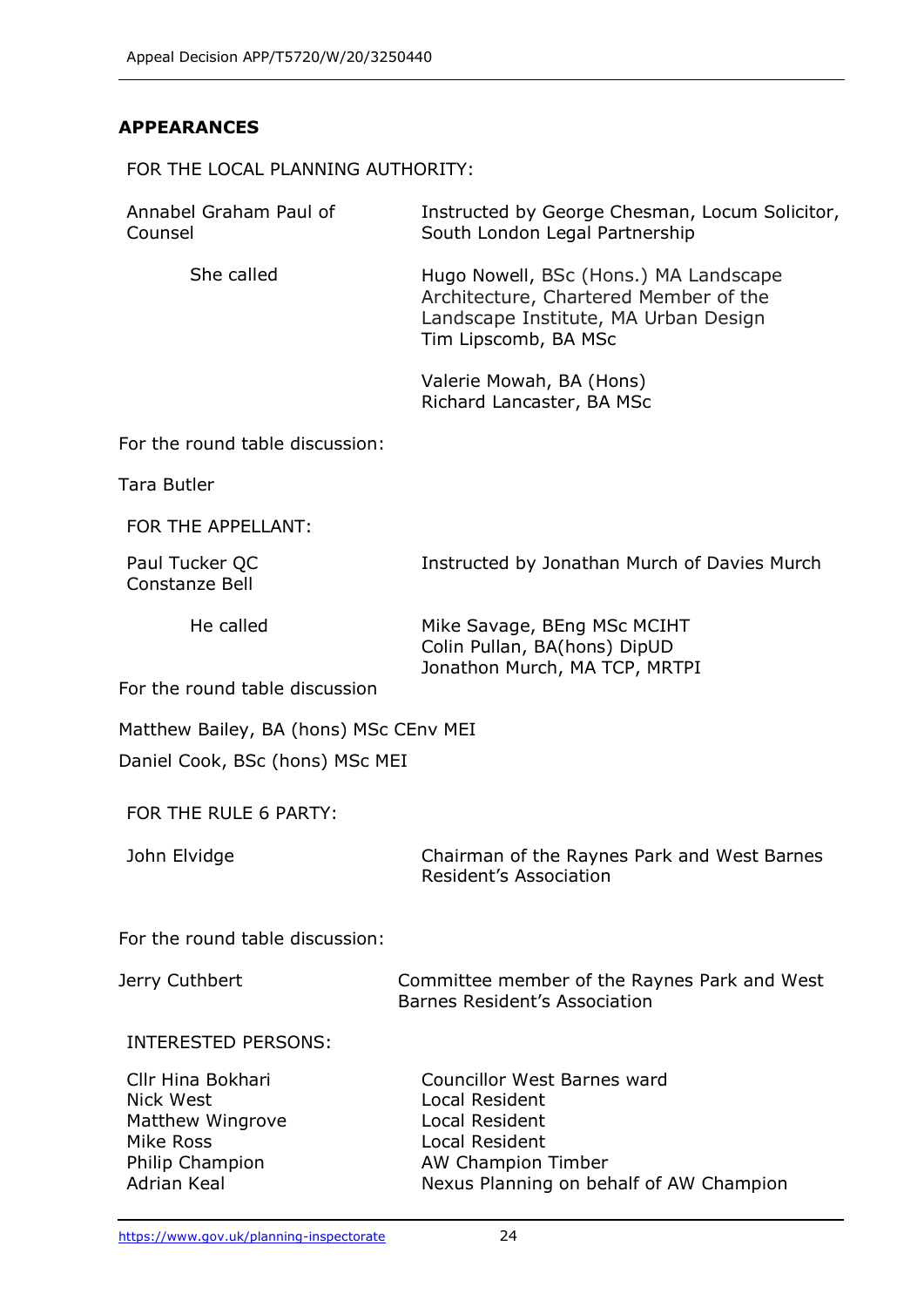| Steve Lister   | AW Champion             |
|----------------|-------------------------|
| Andrew Hogarth | Raynes Park High School |

## **DOCUMENTS SUBMITTED AT THE INQUIRY (ID)**

- Opening statement for the Appellant
- Opening statement for the Local Planning Authority
- Opening statement for the Rule 6 Party
- Highways Statement of Common Ground
- Submission by Matthew Wingrove
- Photograph submitted by the Rule 6 Party
- Merton five year land supply statement June 2020 version 2
- Letter from Mayor of London dated 9 December 2020
- Summary of parking demand and supply
- Secretary of State's response to the Mayors letter, including Annex A and Annex B
- Philip Champion statement and images
- GLA Control of Dust and Emissions SPG 2014
- London Borough of Merton Draft Planning Obligations SPD 2014
- Local Planning Authority position statement on Secretary of State letter
- Appellant's position statement on Secretary of State letter
- Amended planning conditions 14 December 2020
- Clarification of clause 9 of the s106 agreement
- Housing and Economic Needs Assessment PPG extracts 16 December 2020
- Housing Supply and Demand, PPG Extracts 22 July 2019
- Written Ministerial Statement, Secretary of State for Housing Communities and Local Government, 16 December 2020
- Email from Tesco dated 18 December 2020
- Conditions list 8 January 2021
- SSOG Design Review Panel comments 6 January 2021
- Marketing update 24 December 2020
- Statement of Community Involvement May 2019
- Raynes Park and West Barnes Residents Association Minutes 8 **January**
- Merton 5 Year Supply Jan 2021
- Supplementary Statement on Housing Supply London Borough of Merton and Appellant
- Burlington Road Position Statement London Plan and Housing Supply
- Housing Supply Matters January 2020
- Housing Supply Matters Position Statement 12 January 2021
- s106 agreement13 January 2021
- A s106 agreement summary note 13 January 2021
- B Email exchange s106 alternative western elevation
- Stoll Square Cricklewood Masterplan
- Brief summary of scheme and Hugo Nowell CP edit 13 January
- Closing submission of behalf of the Rule 6 Party
- S123 Legal note
- SSOCG Tall Buildings Paper Status 13 January 2021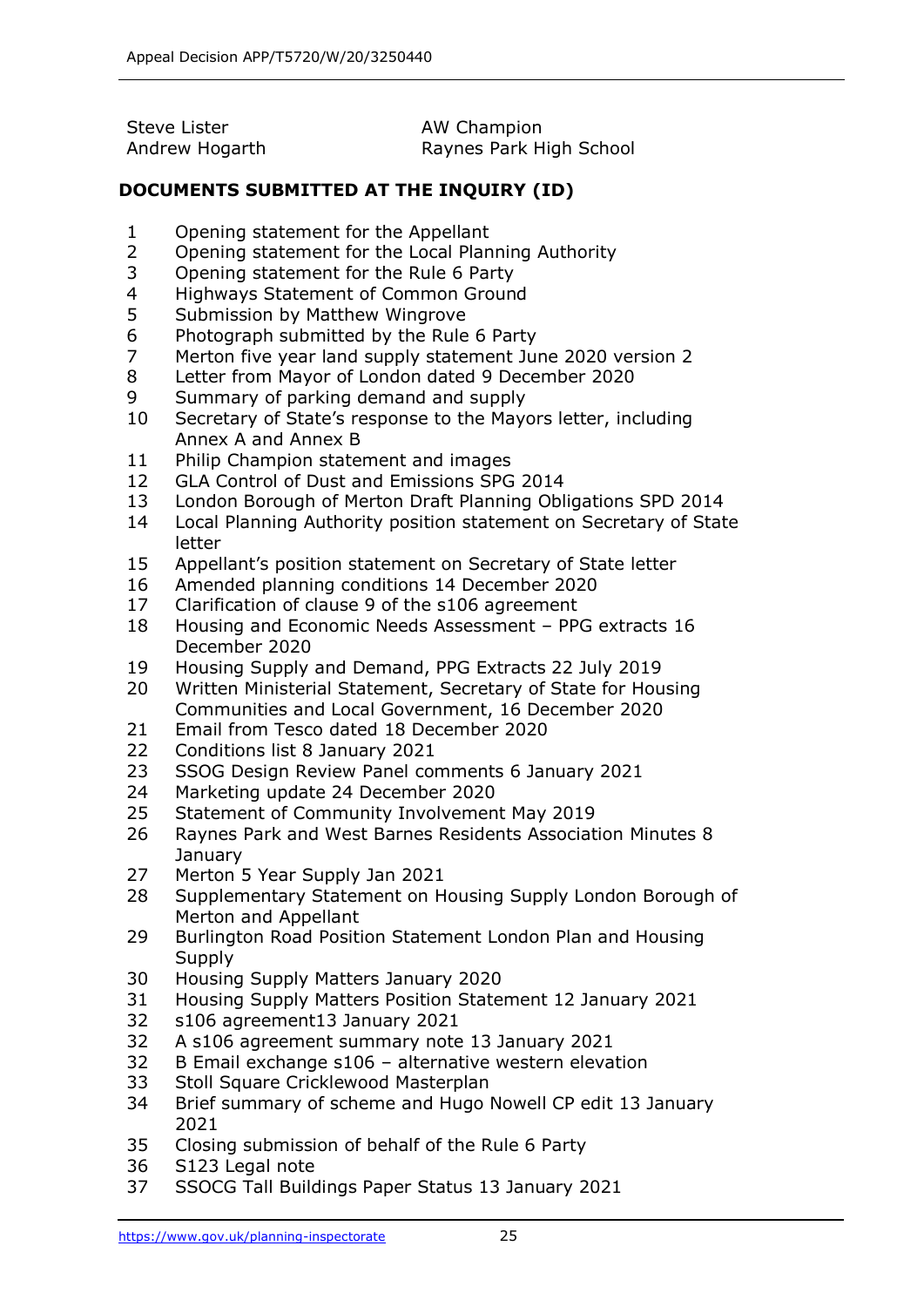- Closing Submission on behalf of the Local Planning Authority
- Closing Submission on behalf of the Appellant
- A Paul Newman New Homes Ltd v SOS Housing Communities and Local Government
- Agreed housing supply scenario tables 14 January 2021
- S106 Agreement 18 January 2021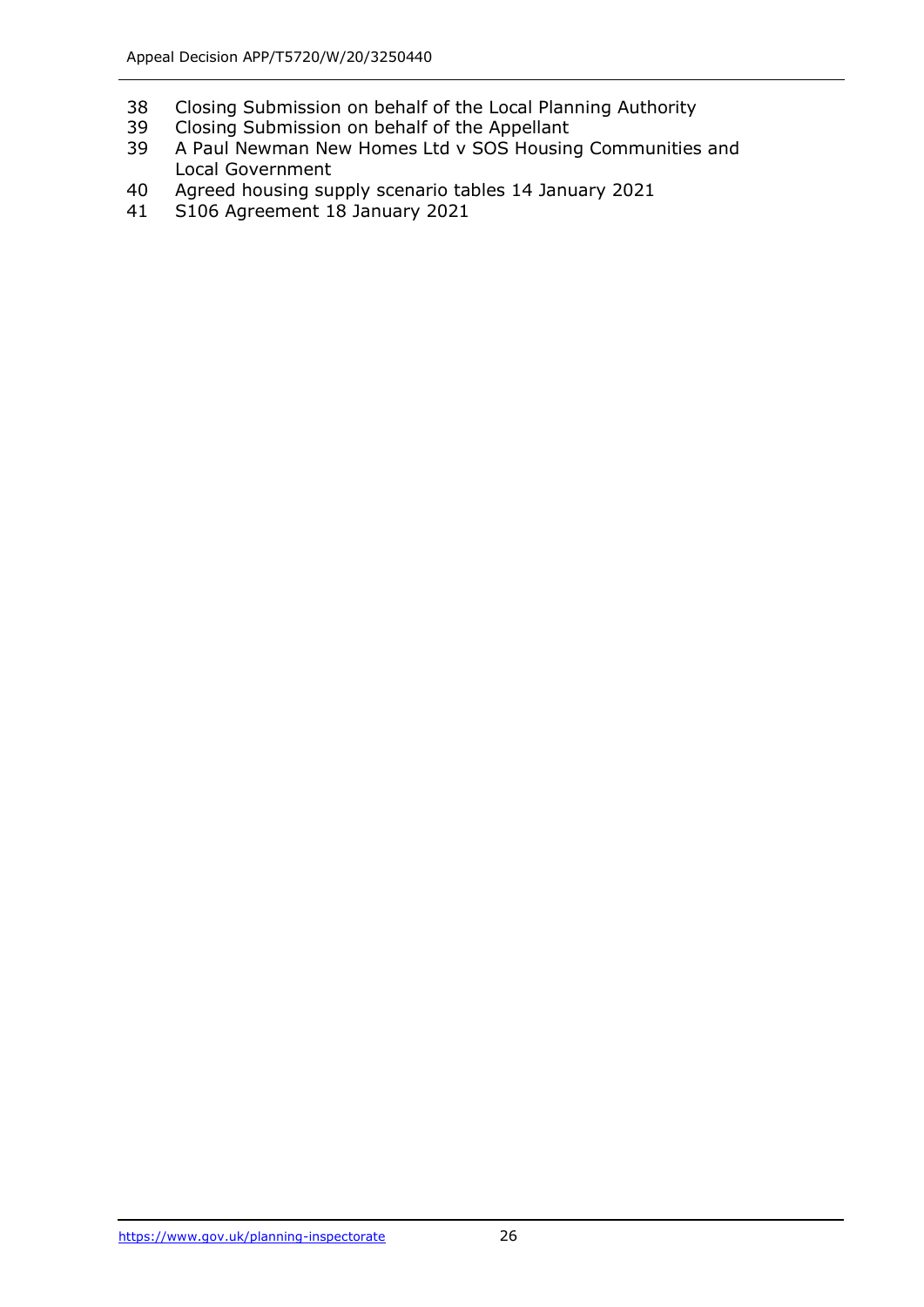## **Annex A – Conditions**

- 1) The development to which this permission relates shall be commenced not later than the expiration of 3 years from the date of this permission.
- 2) The development shall be carried out in accordance with the following approved plans: ExA\_1852\_100 D, ExA\_1852\_110 D, D1100 P2, D1101 P2, D1102 P1, D1106 P1, D1107 P1, D1108 P1, D1109 P1, D1110 P1, D1111 P1, D1112 P1, D1113 P1, D1114 P1, D1115 P1, D1200 P2, D1201 P2, P1202 P2, D1203 P2, D1204 P2, D1205 P2, D1206 P222, D1300 P2, D1301 P2, D1302 P2, D1303 P2, D1304 P2, D1305 P2, D1306 P2, D1307 P2, D2100 P3, D2101 P3, D2102 P2, D2106 P2, D2107 P2, D2108 P2, D2109 P2, D2110 P2, D2111 P2, D2112 P2, D2113 P2, D2114 P2, D2115 P2, D2202 P2, D2203 P2, D2204 P2, D2205 P2, D2300 P2, D2301 P2, D2302 P2, D2303 P2, D2304 P2, D2305 P2, D3100 P2, D3101 P2, D3102 P2, D3103 P2, D3104 P2, D3105 P2, D6000 P2, D6001 P2, D6002 P2, D6003 P2, D6100 P2, D6101 P2, D6102 P2, D6101 P2, D6107 P2, D6108 P2, D6109 P2, D6110 P2, D6111 P2, D6112 P2, D6113 P2, D6114 P2, D6115 P2, D6200 P2, D6201 P2, D6202 P2, D6203 P2, D6300 P2, D6301 P2, D6302 P2, D6303 P2, D6304 P2, D7010 P2, D7100 P2, D7102 P2, D7103 P2, D7104 P2, D7105 P2, D7106 P2 and D8000 P2.
- 3) The development shall be carried out in accordance with the recommendations of the following approved documents:
	- Air Quality Assessment May 2019
	- Affordable Housing Grant Funding Model
	- Arboricultural Impact Assessment,
	- Arboricultural Method Statement and Arboricultural Survey May 2019
	- Cultural Heritage Desk Based Assessment April 2018
	- Daylight and Sunlight Assessment May 2019
	- Addendum to Daylight and Sunlight Analysis dated  $4<sup>th</sup>$  December 2019
	- Design and Access Statement May 2019
	- Design and Access Statement: Landscape May 2019
	- Desk Study/Preliminary Risk Assessment Report August 2018
	- Dynamic Overheating Assessment May 2019
	- Energy Statement (amended)  $16<sup>th</sup>$  October 2019
	- Flood Risk Assessment May 2019
	- Noise and Vibration Assessment May 2019 including Proposed Ventilation and Overheating Strategy at paras 8.23-8.27
	- Preliminary Ecological Appraisal October 2018
	- Residential Travel Plan May 2019
	- Statement of Community Involvement May 2019
	- Surface Water Drainage Strategy dated May 2019
	- Sustainability Statement May 2019
	- Town Planning Statement and Health Impact Assessment May 2019
	- Townscape and Visual Appraisal (undated)
	- Transport Assessment May 2019
- 4) No above ground works shall take place until details of particulars and samples of the materials to be used on all external faces of the development hereby permitted, including drawings for window frames and doors at 1:20 scale (notwithstanding any materials specified in the application form and/or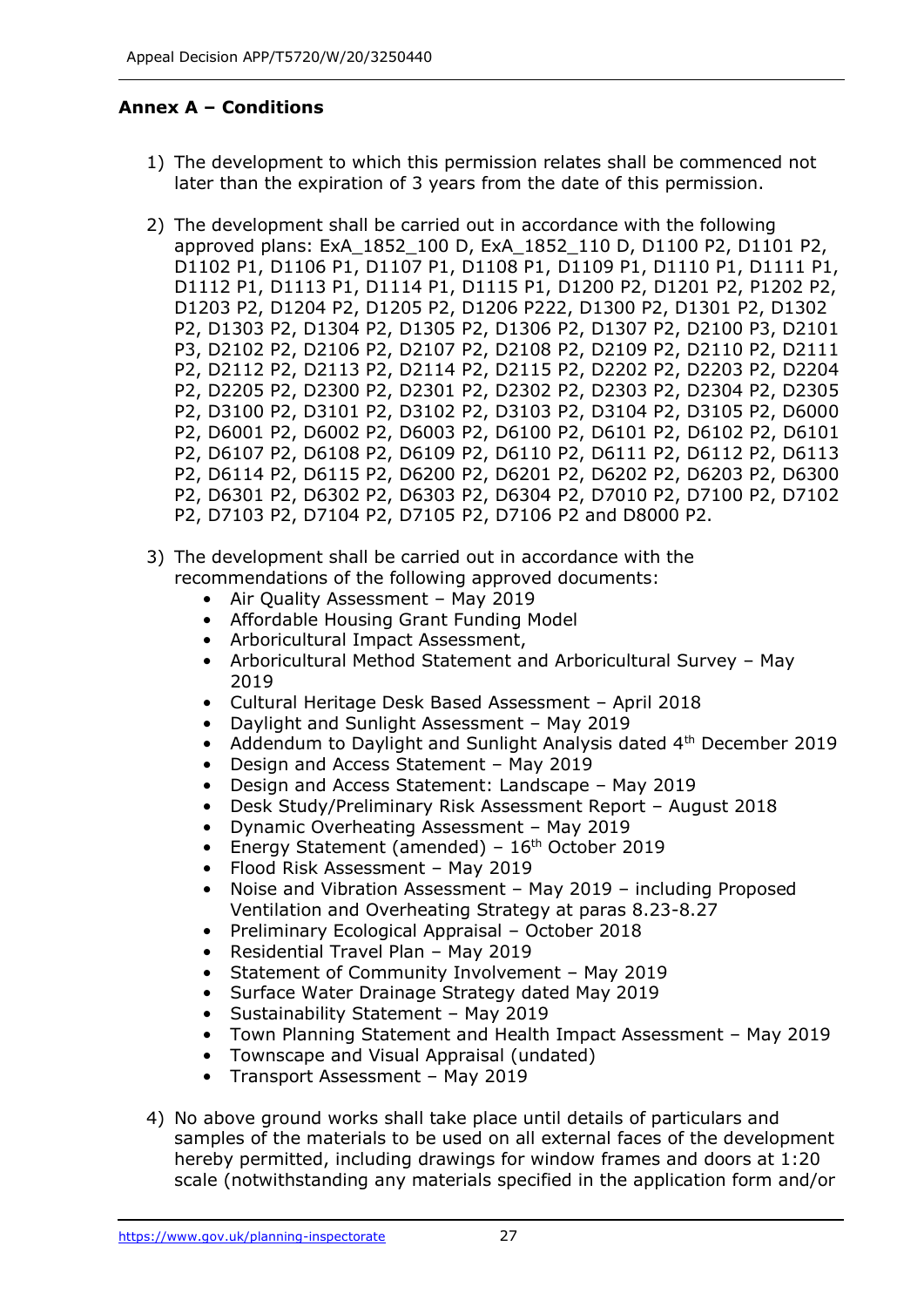the approved drawings), have been submitted to the Local Planning Authority for approval. No above ground works which are the subject of this condition shall be carried out until the details are approved, and the development shall be carried out in full accordance with the approved details.

- 5) No above ground works shall take place until details of the surfacing of all those parts of the site not covered by buildings or soft landscaping, including any parking, service areas or roads, footpaths, hard and soft have been submitted in writing for approval by the Local Planning Authority. No above ground works that are the subject of this condition shall be carried out until the details are approved, and the development shall not be occupied / the use of the development hereby approved shall not commence until the details have been approved and works to which this condition relates have been carried out in accordance with the approved details.
- 6) No above ground works shall take place until details of all boundary walls or fences are submitted in writing for approval to the Local Planning Authority. No above ground works which are the subject of this condition shall be carried out until the details are approved, and the development shall not be occupied / the use of the development hereby approved shall not commence until the details are approved and works to which this condition relates have been carried out in accordance with the approved details. The walls and fencing shall be permanently retained thereafter.
- 7) The development hereby approved shall not be occupied until the refuse and recycling storage facilities shown on the approved plans have been fully implemented and made available for use. These facilities shall thereafter be retained for use at all times.
- 8) Prior to occupation of the first unit a scheme for external lighting shall be submitted in writing for approval to the Local Planning Authority. No above ground works which are the subject of this condition shall be carried out until the details are approved, and the development shall not be occupied / the use of the development hereby approved shall not commence until the details are approved and works to which this condition relates have been carried out in accordance with the approved details.
- 9) All hard and soft landscape works shall be carried out in accordance with the approved plans and documents. The works shall be carried out in the first available planting season following the completion of the development or prior to the occupation of any part of the development, whichever is the sooner, and any trees which die within a period of 5 years from the completion of the development, are removed or become seriously damaged or diseased or are dying, shall be replaced in the next planting season with others of same approved specification, unless the Local Planning Authority gives written consent to any variation. All hard surfacing and means of enclosure shall be completed before the development is first occupied.
- 10) No development [including demolition] pursuant to this consent shall commence until an Arboricultural Method Statement and Tree Protection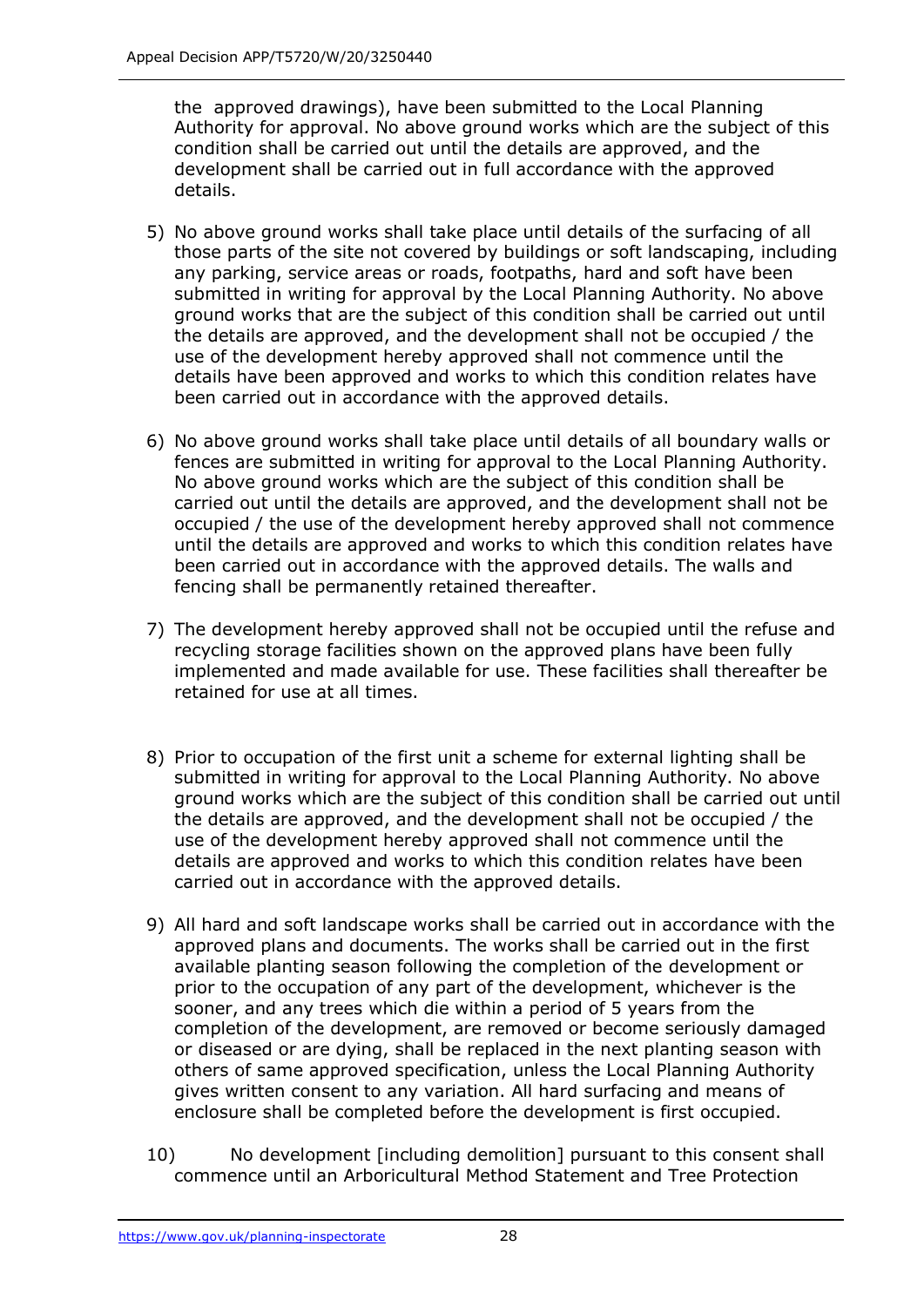Plan, drafted in accordance with the recommendations and guidance set out in BS 5837:2012 has been submitted to and approved in writing by the Local Planning Authority and the approved details have been installed. The details and measures as approved shall be retained and maintained, until the completion of all site operations.

- 11) Prior to the occupation of the development a landscape management plan including long term design objectives, management responsibilities and maintenance schedules for all landscaped areas, other than small, privately owned, domestic gardens, shall be submitted to and approved in writing by the Local Planning Authority. The landscape management plan shall be carried out in accordance with the approved scheme.
- 12) The vehicle parking area shown on the approved plans shall be provided before the first occupation of the development hereby permitted either on a phased basis or as a single phased scheme and shall be retained for parking purposes for occupiers and users of the development and for no other purpose.
- 13) Prior to occupation details of secure cycle parking facilities for the occupants of, and visitors to, shall be submitted to and approved in writing by the Local Planning Authority. The approved facilities shall be fully implemented and made available for use prior to the first occupation of the development and thereafter retained for use at all times.
- 14) Prior to the occupation of the development hereby permitted, a Travel Plan shall be submitted to and approved in writing by the Local Planning Authority. The Plan shall follow the current 'Travel Plan Development Control Guidance' issued by TfL and shall include:
	- (i) Targets for sustainable travel arrangements;
	- (ii) Effective measures for the on-going monitoring of the Plan;
	- (iii) A commitment to delivering the Plan objectives for a period of at least 5 years from the first occupation of the development;
	- (iv) Effective mechanisms to achieve the objectives of the Plan by both present and future occupiers of the development.

The development shall be implemented only on accordance with the approved Travel Plan.

- 15) The development shall not be occupied until a Parking Management Strategy, to include the provision of 14 parking spaces for disabled motorists has been submitted in writing for approval to the Local Planning Authority. The approved scheme shall be implemented prior to occupation of the scheme in accordance with the approved details.
- 16) The development shall not be occupied until a Delivery and Servicing Plan (the Plan) has been submitted in writing for approval to the Local Planning Authority and implemented in accordance with the approved plan. The approved measures shall be maintained, in accordance with the Plan, for the duration of the use.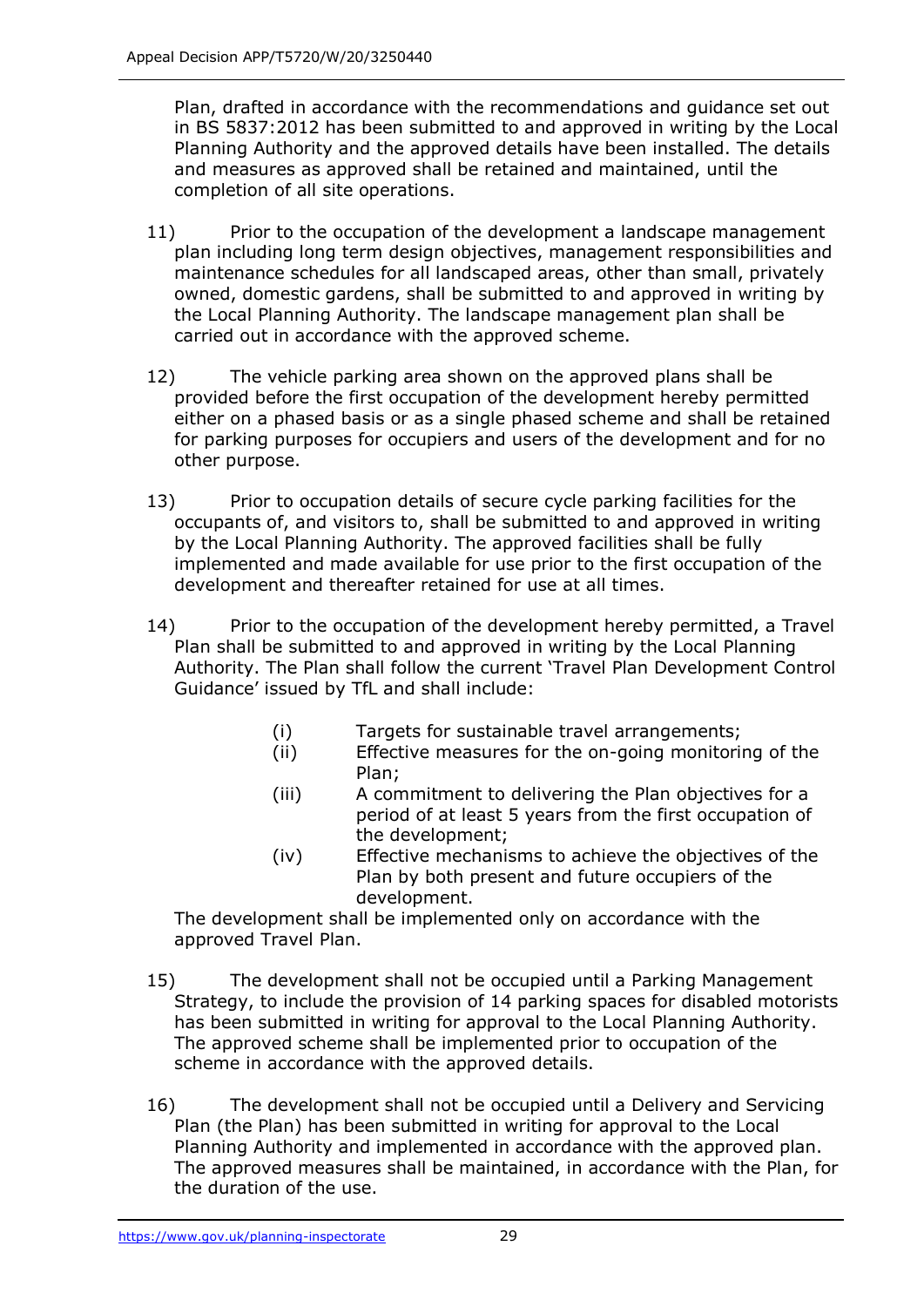- 17) Prior to the commencement of the development hereby permitted, a Construction and Demolition Logistics Plan shall be submitted to and approved in writing by the Local Planning Authority. The approved measures shall be implemented during the entire construction period and shall be so maintained for the duration of the use.
- 18) No part of the development hereby approved shall be occupied until evidence has been submitted to, and approved in writing by, the Local Planning Authority confirming that the development has achieved CO2 reductions of not less than a 19% improvement on Part L regulations 2013, and internal water consumption rates of no greater than 105 litres per person per day. These standards will be maintained for the duration of use of the development.
- 19) Prior to commencement of the main works contract, details of the proposed Air Sourced Heat Pumps (ASHP) shall be submitted to and approved in writing by the Local Planning Authority. The approved ASHP shall be implemented in the scheme prior to occupation.
- 20) All Non-Road Mobile Machinery (NRMM) used during the course of the development that is within the scope of the GLA 'Control of Dust and Emissions during Construction and Demolition' Supplementary Planning Guidance (SPG) dated July 2014, or any successor document, shall comply with the emissions requirements therein.
- 21) Prior to the occupation of the development hereby permitted, a report with details of the combustion plant in order to mitigate air pollution shall be submitted to and approved in writing by the Council. The agreed measures and plant shall be installed prior to any of the residential units being brought into use and thereafter retained.
- 22) Electric vehicle charging points (EVCP) shall be provided for 20% of the car parking spaces shown on drawing 1997-00-DR-1099 P04 and passive provision shall be made available for the remaining 80% of the spaces so that the spaces are capable of being readily converted to electric vehicle charging points. The location of the EVCP spaces and charging points, and a specification for passive provision shall be submitted to and approved in writing by the local planning authority before any of the residential units are first brought into use. The EVCP shall thereafter be constructed and marked out and the charging points installed prior to any of the residential units being brought into use and thereafter retained permanently to serve the vehicles of occupiers.
- 23) Prior to the first occupation of the development hereby permitted, details of shower and locker facilities for staff members shall be submitted to and approved in writing by the Local Planning Authority. The agreed facilities shall be available prior to the first occupation of the development hereby permitted and retained thereafter.
- 24) The development shall be carried out in accordance with the following recommendations set out at Section 4 of the submitted Preliminary Ecological Appraisal dated October 2018: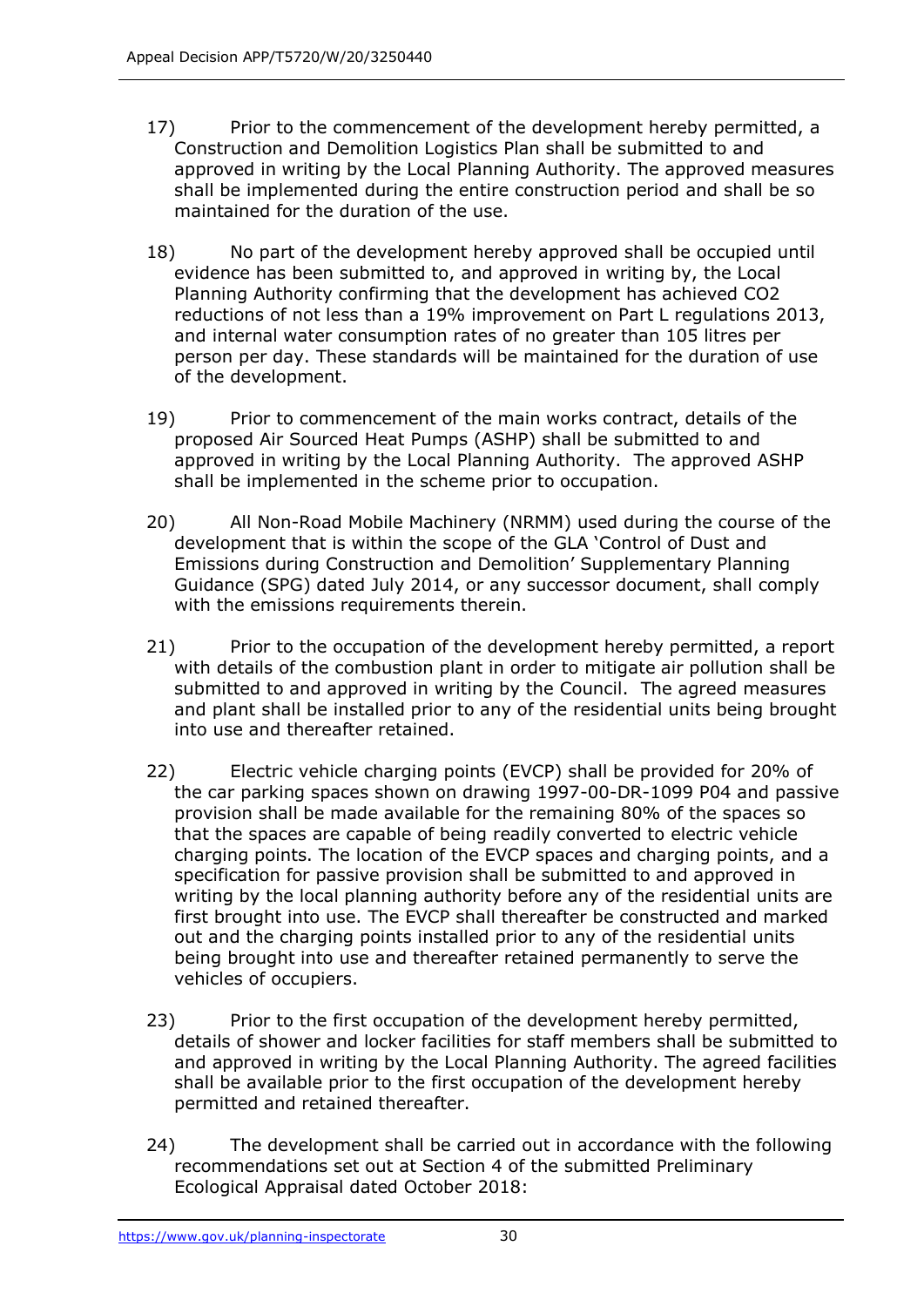- A buffer strip of native thorny planting to be put in place along the northern boundary. This will help mitigate impacts on the brook adjacent to site, and enhance the site for bats, birds, and mammals;
- Site vegetation clearance to be undertaken in September to exclude the bird nesting season (March to August inclusive) and hedgehog hibernation period (October to March) or immediately after an ecologist has confirmed the absence of nesting birds/hedgehogs;
- Bat sensitive lighting to be used along the northern boundary of the site to mitigate for impacts upon boundary habitats and trees that are potentially of use to local bat populations;
- Precautionary construction techniques sensitive to hedgehog/otter/water vole to be employed;
- Pollution prevention control to be put in place during the construction phase.
- 25) The development shall be carried out in accordance with the mitigation measures set out in the submitted Flood Risk Assessment dated May 2019, as follows:
	- Non-return valves on any new sewer connections to prevent backflow;
	- All residential accommodation to be located at first floor level (podium level) or above. It should be noted that two two-bedroom duplex units are proposed at ground floor, however the location of these units is outside the 1:100 + 35% Climate Change flood extent; additionally the minimum finished floor level of these units is to be set no lower than 14.65mAOD, which is 300mm above the 1 in  $100 + 35\%$  flood level.
	- Minimum Finished floor levels of the ground floor units to be set no lower than 14.65mAOD (300mm above the 1 in 100 + 35% flood level);
	- Flood volume mitigation as per section 8 of this report to avoid displacement offsite (floodplain compensation in the 1in100yr+35% event).
	- Implementation of SuDs to ensure no increase in surface water runoff.
	- Site owners and residents to sign up to EA Flood Warning/Alert Service and have an onsite flood warning and evacuation plan.
- 26) No development approved by this permission shall be commenced until a detailed scheme for the provision of surface and foul water drainage has been implemented in accordance with details that have been submitted to and approved in writing by the local planning authority. The drainage scheme will dispose of surface water by means of a sustainable drainage system (SuDS) at the agreed runoff rate (no more than x3 greenfield which is equivalent to 18.3l/s for the 1 in 100yr+40%CC), in accordance with drainage hierarchy contained within the London Plan Policy (SI 13) and the advice contained within the National SuDS Standards.
- 27) Prior to above ground works, the detailed design and specification for the permeable paving and green roofs shall be submitted to and approved in writing by the Local Planning Authority. The design shall be carried out as approved, retained and maintained by the applicant in perpetuity thereafter.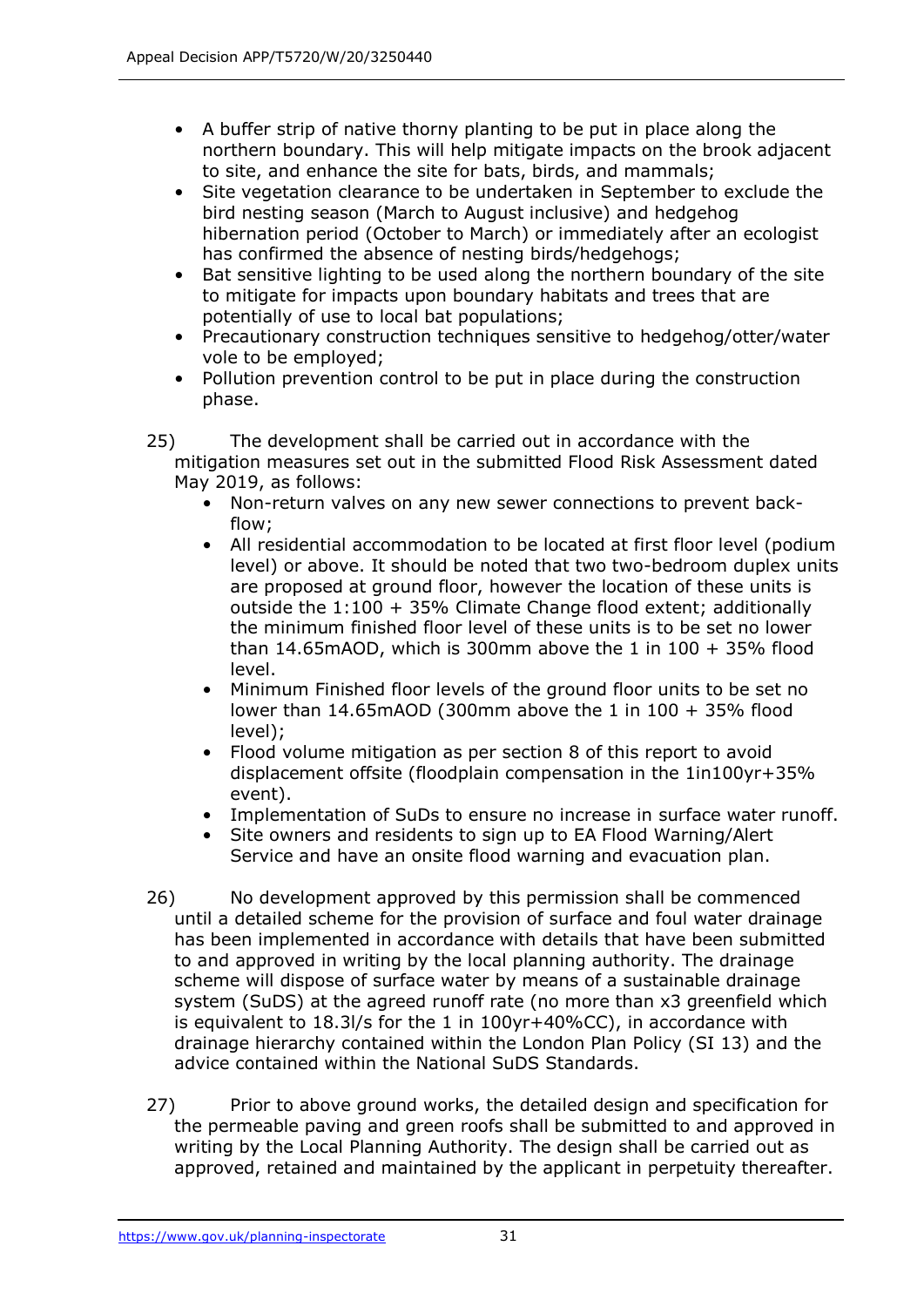- 28) Prior to the commencement of above ground works a scheme shall be submitted to and approved in writing by the Local Planning Authority setting out the measures and works identified to accord with the principles of Secure by Design. The development shall be carried out in accordance with the approved details.
- 29) Prior to the first occupation of the development hereby approved a Secured by Design final certificate shall be submitted to and approved in writing by the Local Planning Authority.
- 30) No properties shall be occupied until confirmation has been provided in writing to the Local Planning Authority that either:-all water network upgrades required to accommodate the additional flows from the development have been completed; or – a housing and infrastructure phasing plan has been agreed with Thames Water. Where a housing and infrastructure phasing plan is agreed, occupation shall take place in accordance with the agreed plan.
- 31) No piling shall take place until a piling method statement (detailing the depth and type of piling to be undertaken and the methodology by which such piling will be carried out, including measures to prevent and minimise the potential for damage to subsurface water infrastructure, and the programme for the works) has been submitted to and approved in writing by the local planning authority. Any piling must be undertaken in accordance with the terms of the approved piling method statement.
- 32) Prior to the commencement of development approved by this planning permission, the following components of a scheme to deal with the risks associated with contamination of the site shall each be submitted to and approved, in writing, by the local panning authority:

1) A site investigation scheme, based on the Preliminary Risk Assessment Report 2018, to provide information for a detailed assessment of the risk to all receptors that may be affected, including those off site.

2) The results of the site investigation and detailed risk assessment referred to in (1) and, based on these, an options appraisal and remediation strategy giving full details of the remediation measures required and how they are to be undertaken.

3) A verification plan providing details of the data that will be collected in order to demonstrate that the works set out in the remediation strategy in (2) are complete and identifying any requirements for longer-term monitoring of pollutant linkages, maintenance and arrangements for contingency action. Any changes to these components require the express consent of the local planning authority. The scheme shall be implemented as approved.

33) If, during development, contamination not previously identified is found to be present at the site then no further development (unless otherwise agreed in writing with the Local Planning Authority) shall be carried out until the developer has submitted, and obtained written approval from the Local Planning Authority for, a remediation strategy detailing how this unsuspected contamination shall be dealt with. The remediation strategy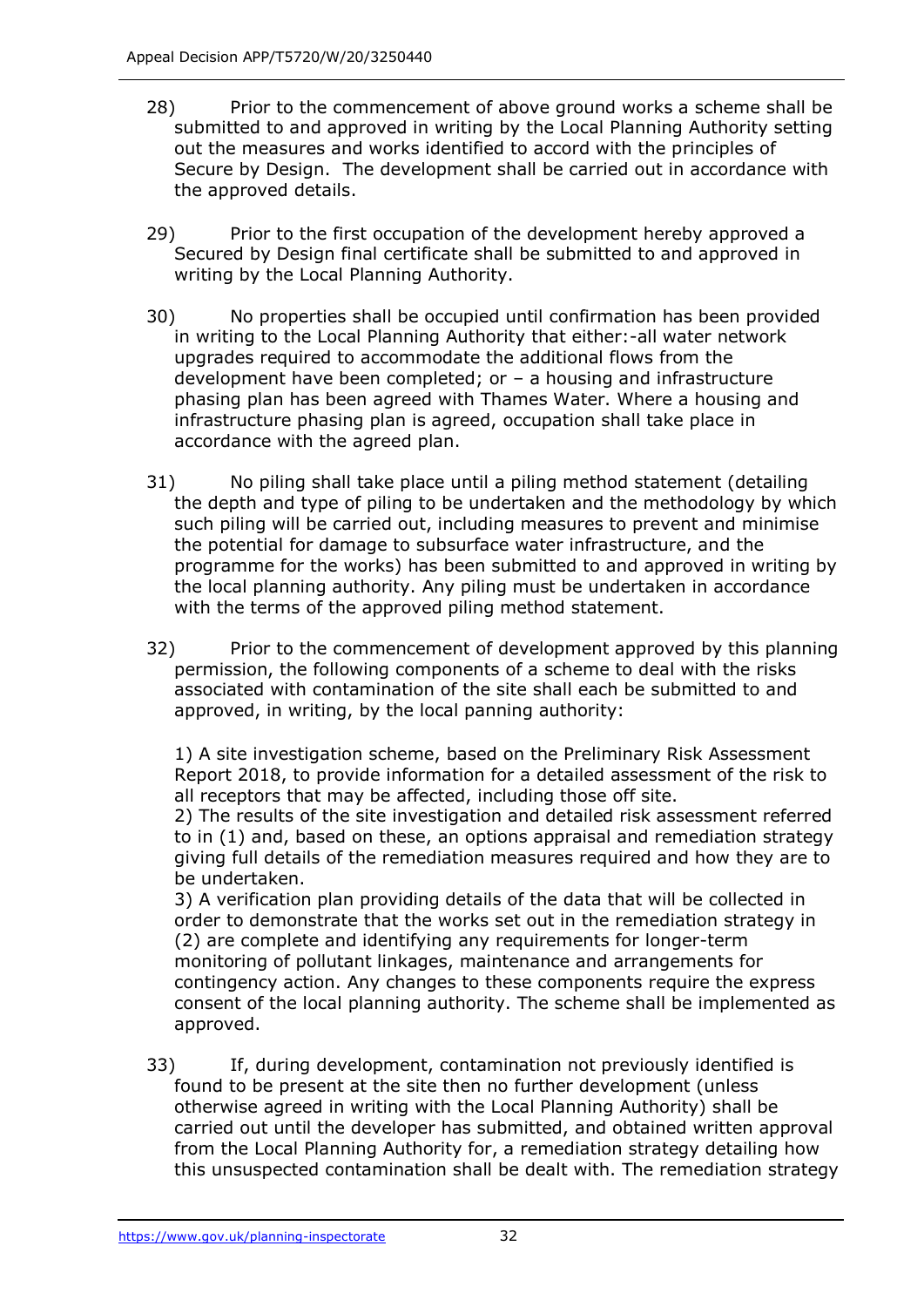shall be implemented as approved, verified and reported to the satisfaction of the Local Planning Authority.

- 34) Prior to occupation of the development, a verification report demonstrating completion of the works set out in the approved remediation strategy and the effectiveness of the remediation shall be submitted to and approved, in writing, by the local planning authority. The report shall include results of sampling and monitoring carried out in accordance with the approved verification plan to demonstrate that the site remediation criteria have been met. It shall also include any plan (a "long-term monitoring and maintenance plan") for longer-term monitoring of pollutant linkages, maintenance and arrangements for contingency action, as identified in the verification plan, if appropriate, and for the reporting of this to the local planning authority. Any long-term monitoring and maintenance plan shall be implemented as approved.
- 35) No drainage systems for the infiltration of surface water drainage into the ground are permitted other than with the express written consent of the Local Planning Authority, which may be given for those parts of the site where it has been demonstrated that there is no resultant unacceptable risk to Controlled Waters. The development shall be carried out in accordance with the approval details.
- 36) Prior to above ground works, a scheme for the provision of external amenity space, including children's playspace and equipment, shall be submitted to and approved in writing by the Local Planning Authority. The agreed external amenity space, play space and equipment shall be installed and made available for use prior to the first occupation of the residential development hereby permitted and shall be retained thereafter.
- 37) Prior to the first occupation of the development hereby approved, a detailed scheme for acoustic glazing to the east and west elevations of the development hereby approved shall be submitted to and approved in writing by the Local Planning Authority. The development shall be carried out in accordance with the approved details and retained thereafter.
- 38) No above ground works shall commence until details of sound insulation/attenuation measures have been submitted in writing for approval to the Local Planning Authority to ensure that noise from new plant/machinery does not increase the background noise level by more than 2dBa L90 (5 min) with no increase in any one – third octave band between 50Hertz and 160Hertz. No works that are subject of this condition shall be carried out until the details are approved. The plant and machinery shall not be first used until those details are approved and installed in full accordance with the approved details and shall be permanently retained thereafter unless otherwise agreed in writing by the Local Planning Authority.
- 39) Prior to the commencement of development, a Whole Life Cycle Carbon Emissions Assessment shall be submitted to the Council and approved in writing. The development must be completed in accordance with that Assessment.